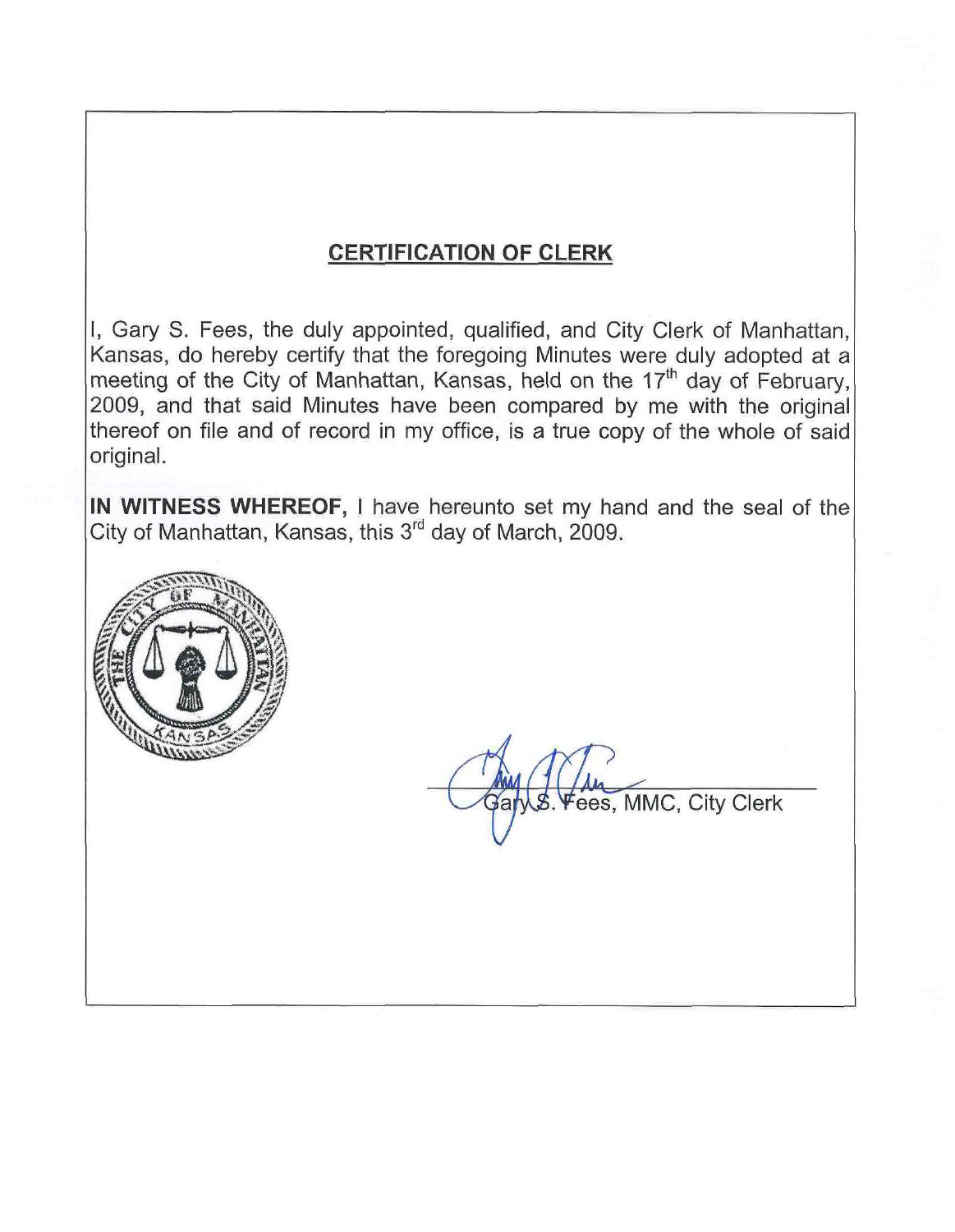

# *MINUTES CITY COMMISSION MEETING TUESDAY, FEBRUARY 17, 2009 7:00 P.M.*

The Regular Meeting of the City Commission was held at 7:00 p.m. in the City Commission Room. Mayor Mark J. Hatesohl and Commissioners Bob Strawn, Bruce Snead, James E. Sherow, and Tom Phillips were present. Also present were the City Manager Ron R. Fehr, Assistant City Manager Jason Hilgers, Assistant City Manager Lauren Palmer, City Attorney Bill Frost, City Clerk Gary S. Fees, 9 staff, and approximately 70 interested citizens.

### PLEDGE OF ALLEGIANCE

Boys and Girls Club of Manhattan led the Commission in the Pledge of Allegiance.

## **PRESENTATION**

Sergeant Luke Burroughs was presented a "Life Saving Award" from Mayor Mark J. Hatesohl and Jerry Snyder, Director of Fire Services.

## PROCLAMATION

Mayor Hatesohl proclaimed February 28, 2009, *National TRIO Day*. Kathy Zarka, Assistant Director, Educational Supportive Services/Academics Services Coordinator, McNair Scholars Program; and Quantrell Willis, Academic Services Coordinator, Educational Supportive Services, were present to receive the proclamation.

### COMMISSIONER COMMENTS

Commissioner Phillips thanked David McNeal, 1526 Houston Street, for his follow-up Letter to the Editor regarding the City's Code Department's willingness to work with him, allowing him time to make the necessary repairs to and around his home, knowing the fear he has of losing his home.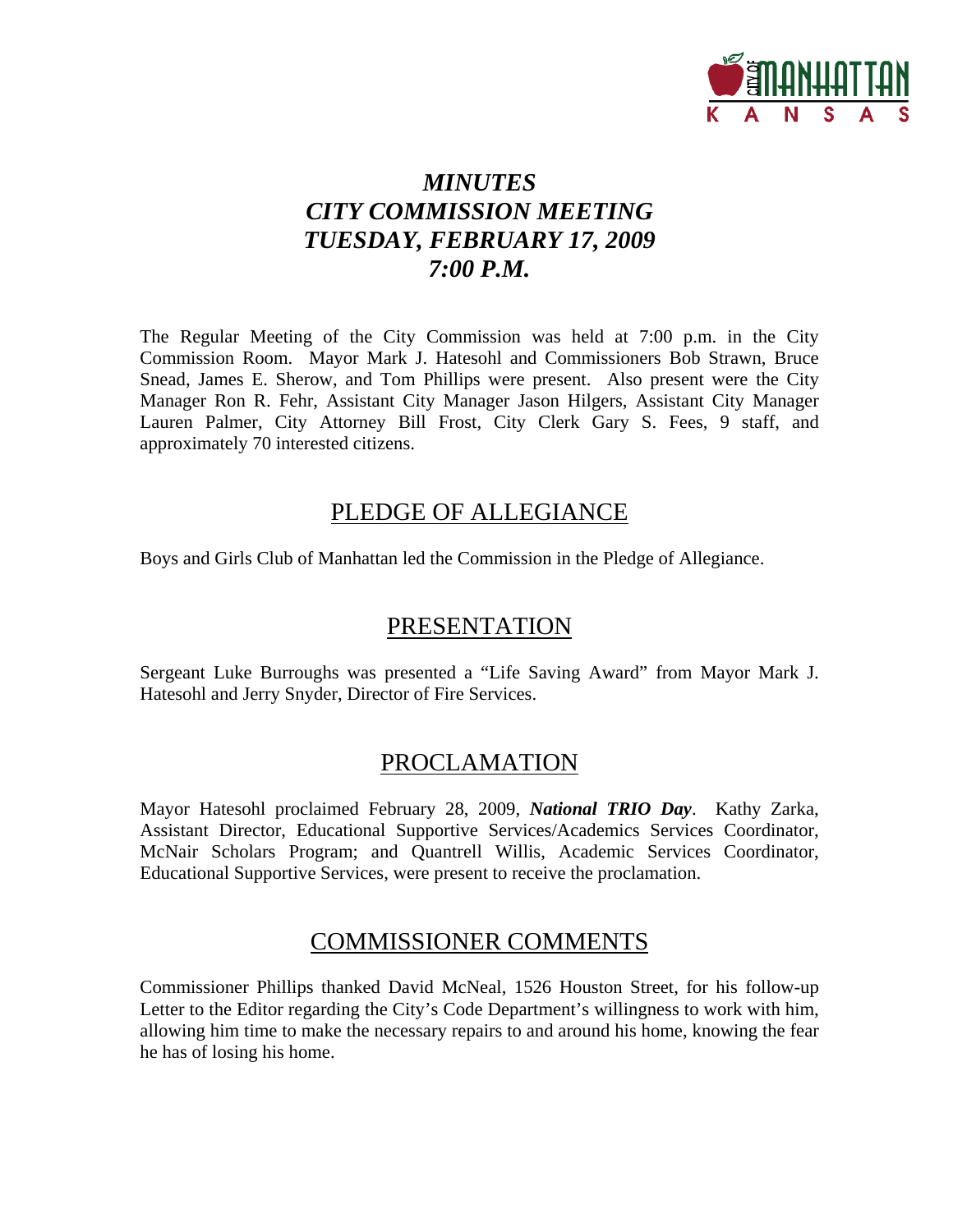**Minutes** City Commission Meeting February 17, 2009 Page 2

### CONSENT AGENDA

(\* denotes those items discussed)

#### **MINUTES**

The Commission approved the minutes of the Special City Commission Meeting held Tuesday, January 27, 2009, and the Regular City Commission Meeting held Tuesday, February 3, 2009.

#### **CLAIMS REGISTER NO. 2602 and 2603**

The Commission approved Claims Register Nos. 2602 and 2603 authorizing and approving the payment of claims from January 28, 2009, to February 10, 2009, in the amounts of \$613,244.04 and \$1,814,047.38.

#### **ORDINANCE NO. 6751 – ANNUAL PERMIT – PARKING PERMIT SYSTEM**

The Commission approved Ordinance No. 6751 changing the City's parking permit system to an annual renewal of all parking permits.

#### **FIRST READING – LEVY – SPECIAL ASSESSMENTS (GOB 2009-A)**

The Commission approved first reading of an ordinance levying special assessments against the benefiting properties in the following eleven (11) projects, which have been completed: *Cedar Glen Addition – Street (ST0618); Grand Mere Vanesta, Unit Two – Street and Storm Drainage (ST0629/SM0605); Hawthorne Woods Addition – Sanitary Sewer (SS0711), Street (ST0715), Water (WA0709) and Trail (SP0707); Scenic Meadows Addition, Unit Two, Phase I – Sanitary Sewer (SS0702), Sanitary Sewer – Lift Station (SS0703), Street (ST0701), and Water (WA0702), and 1600 Block Alley between Houston and Pierre Streets – Street (ST0801).*

#### **FIRST READING – BOYS & GIRLS CLUB REQUEST – 15 MINUTE LOADING ZONE**

The Commission approved first reading of an ordinance removing a "2 hour parking" zone and installing a "15 Minute Loading Zone" on the west side of the 200 block of South  $5<sup>th</sup>$  Street beginning 56 feet north of the center line of Pierre Street and continuing north 100 feet.

#### **RESOLUTION NO. 021709-A – TEMPORARY NOTE SERIES NO. 2009-01**

The Commission approved accepting the best bid from Commerce Bank, N.A., for selling the notes and approved Resolution No. 021709-A issuing Temporary Note Series No. 2009-01 in the amount of  $$2,235,000.00$  to finance the following six (6) special assessment and capital projects to be debt financed: *Carlson Street, Storm Water Improvements (SM0802) City Park Pavilion Project (CPX04P); Silo Townhomes, Sanitary Sewer (SS0803), Street (ST0808), and Water (WA0802) Improvements; and Marlatt Avenue - Tuttle Creek Boulevard to Casement Road Street Improvements (EN805P).*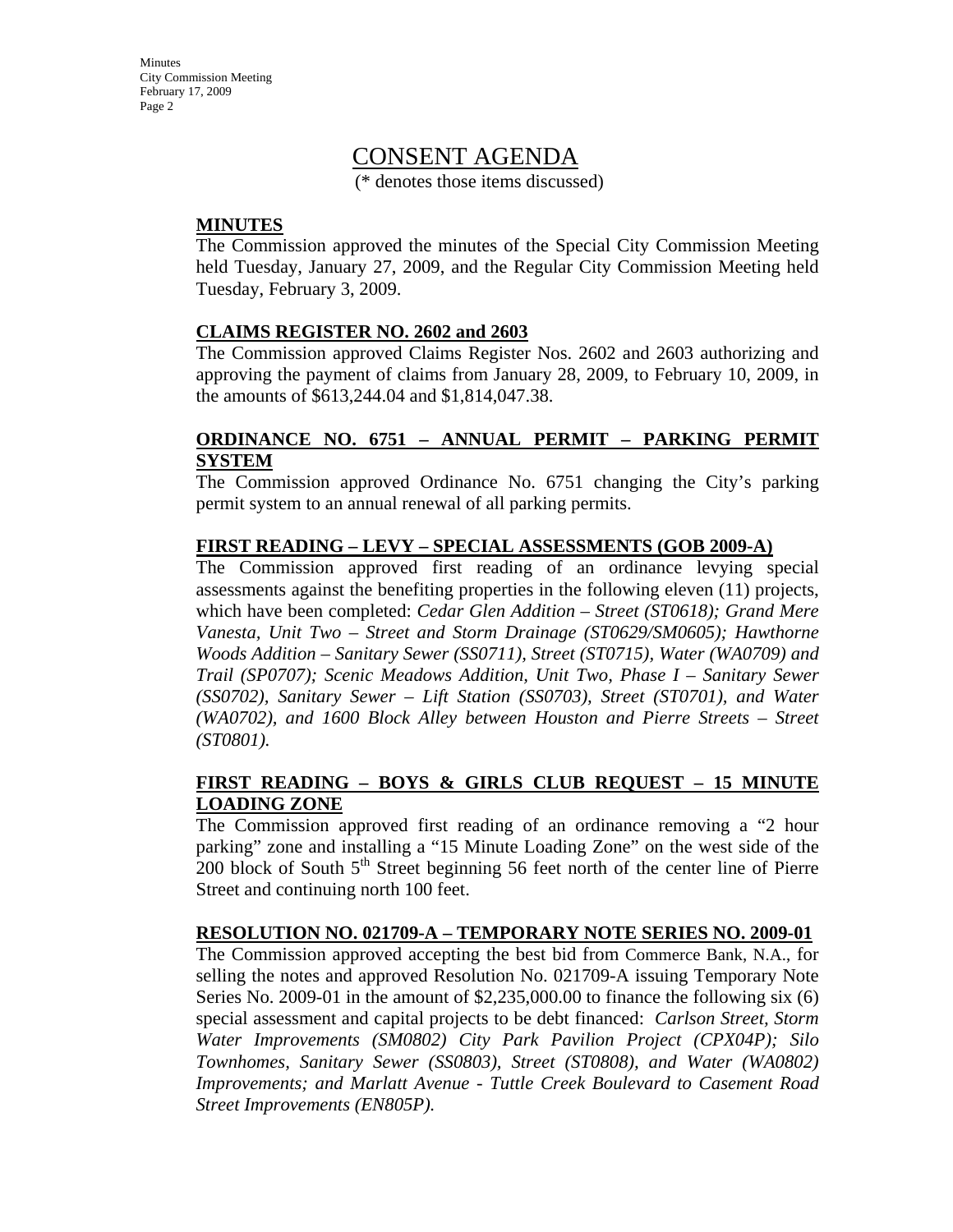# CONSENT AGENDA (*CONTINUED*)

#### **REQUEST FOR PROPOSALS – SMITH AND MANFAX SYSTEM SANITARY SEWER (SS0901)**

The Commission authorized City Administration to solicit proposals for the design of the Smith and Manfax System Sanitary Sewer Project (SS0901).

**\* AWARD CONTRACT – STONE POINTE PEDESTRIAN BRIDGE (SP0701)** Curt Loupe, Director of Parks and Recreation, and Ron Fehr, City Manager, provided additional information on the item and responded to questions from the Commission.

After additional discussion, Mayor Hatesohl requested that the item be pulled from the consent agenda and moved to the end of the general agenda.

### **\* AWARD CONTRACT – CONCRETE PANEL REPLACEMENT PROJECT (ST0901)**

Ron Fehr, City Manager, provided additional information on the item and responded to questions from the Commission.

The Commission awarded a construction contract in the total amount of \$369,622.64 for the Concrete Panel Replacement Project (ST0901) to the low bidder, Pavers, Inc., of Salina, Kansas.

### **\* CHANGE ORDER NO. 1-FINAL – SCENIC MEADOWS ADDITION, PHASE 1 – STREET IMPROVEMENTS (ST0701)**

Robert Harris, Harris Custom Homes, Wichita, Kansas, informed the Commission that he was concerned with the work conducted by Cheney Construction. He voiced his displeasure with the change order that would result in the homeowners paying for construction mistakes and then answered questions from the Commission.

Rob Ott, City Engineer, provided additional information on the change order and the work that was done by Cheney Construction.

Dale Houdeshell, Director of Public Works, provided additional information on the item.

The Commission approved Change Order No. 1 – Final for Scenic Meadows Addition – Phase I Street Improvements (ST0701), resulting in a net increase of \$38,398.80 (+10.7%) to the contract with Cheney Construction Co., Inc., of Manhattan, Kansas.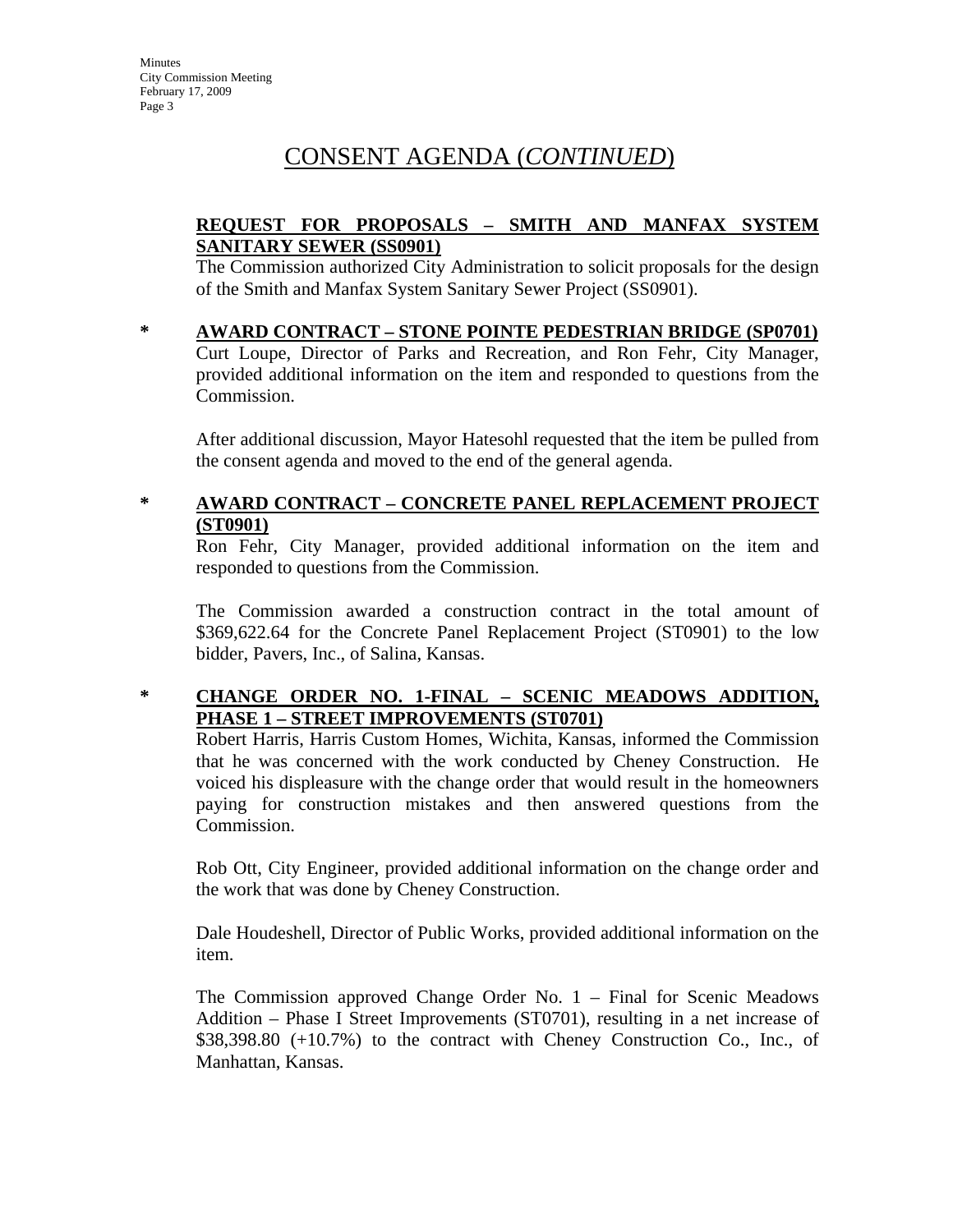## CONSENT AGENDA (*CONTINUED*)

### **\* RESOLUTION NO. 021709-C – KDHE LOAN APPLICATION – WASTEWATER TREATMENT PLANT UPGRADE AND EXPANSION PROJECT (SP0705)**

Ron Fehr, City Manager, answered questions from the Commission regarding the funding source.

The Commission approved Resolution No. 021709-C authorizing filing an application with the Kansas Department of Health and Environment for a loan under the Kansas Water Pollution Control Revolving Fund to fund the construction phase of the Wastewater Treatment Plant Upgrade and Expansion Project (SP0705) and designating Mr. Dale Houdeshell, Director of Public Works, as the Authorized Representative for the City of Manhattan for the loan.

#### **\* EMPLOYMENT AGREEMENT – CITY MANAGER**

Mayor Hatesohl and Commissioner Strawn provided additional information regarding the employment agreement and annual evaluation of the City Manager.

The Commission authorized the Mayor and City Clerk to execute the modified Employment Agreement between the City of Manhattan and City Manager Ronald R. Fehr retroactive to the first pay period of 2009.

#### **FAA GRANT – RUNWAY 3/21 SAFETY AREA**

The Commission authorized the Mayor and City Clerk to accept FAA Grant Offer (3-20-0052-37-2009) (Part A) in the amount of \$1,147,363.00 to improve the Runway 3/21 Safety Area at the Manhattan Regional Airport.

#### **WORK AUTHORIZATION NO. 1 – DESIGN – AIRPORT WILDLIFE FENCE**

The Commission authorized the Mayor and City Clerk to execute Work Authorization No. 1 with HWS Consulting Group, Inc., of Manhattan, Kansas, in the amount of \$48,980.00 to design the wildlife fence at the Manhattan Regional Airport.

#### **BOARD APPOINTMENTS**

The Commission approved appointments by Mayor Hatesohl to various boards and committees of the City.

#### *City/University Special Projects Fund Committee*

Appointment of Jeff Koenig, 203 North  $14<sup>th</sup>$  Street, to a two-year Citizen term. Mr. Koenig's term begins immediately, and will expire June 30, 2010.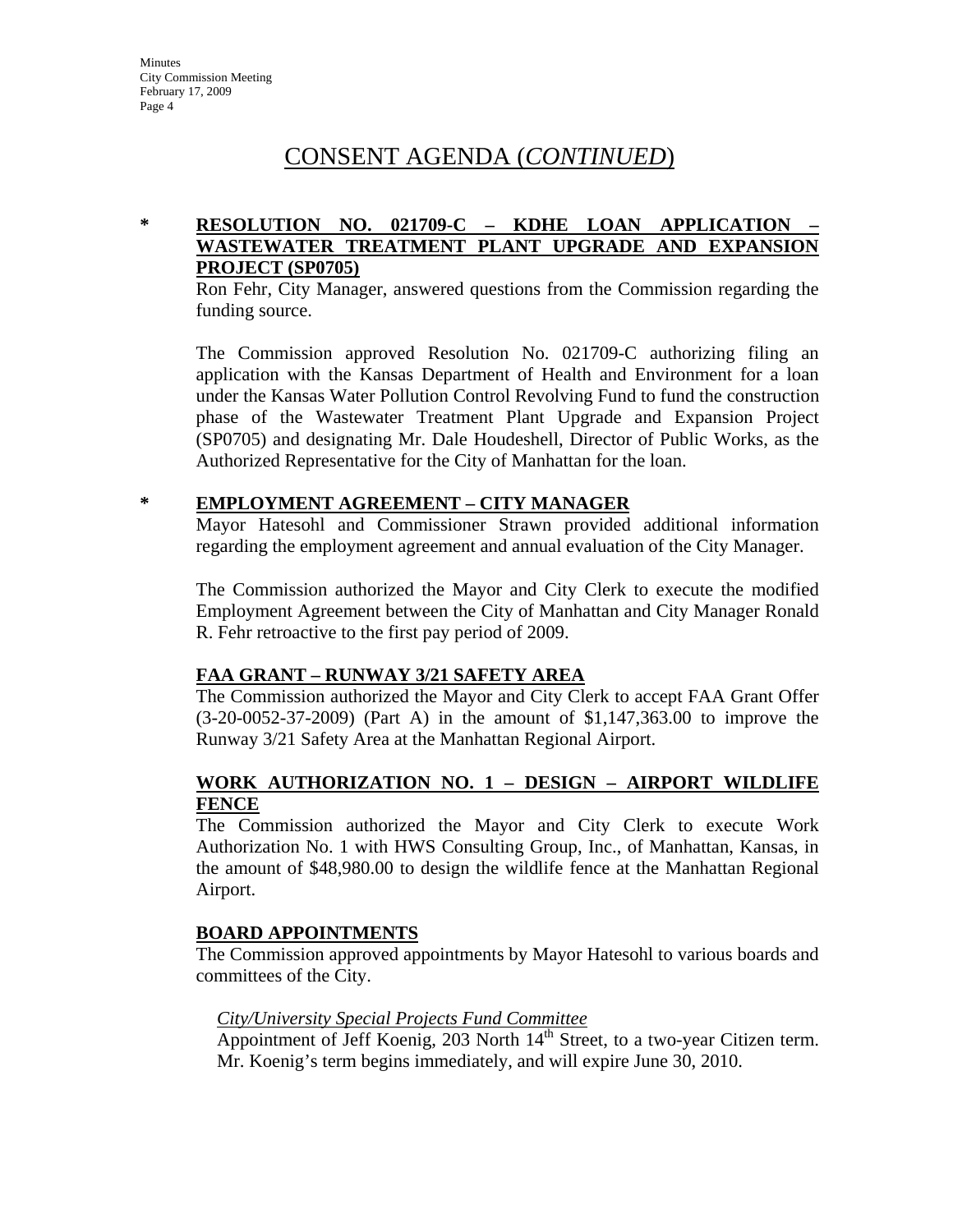## CONSENT AGENDA (*CONTINUED*)

#### **BOARD APPOINTMENTS** *(CONTINUED)*

#### *Downtown Business Improvement District Advisory Board*

Appointment of Mark Skochdopole, 310 South  $17<sup>th</sup>$  Street, to fill an unexpired term of Evan Grier. Mr. Skochdopole's term begins immediately, and will expire December 31, 2009.

#### *Human Rights And Services Board*

Reappointment of DeRay Gamble, 411 Brookmont Drive, to a three-year term. Mr. Gamble's term will begin March 10, 2009, and will expire March 9, 2012.

Appointment of Don Slater, 830 Yuma, to a three-year term. Mr. Slater's term will begin March 10, 2009, and will expire March 9, 2012.

Appointment of Kent Hampton, 917 Pierre Street, to a three-year term. Mr. Hampton's term will begin March 10, 2009, and will expire March 9, 2012.

Appointment of Kimberly Strawn, 3551 Everett Road, to a three-year term. Ms. Strawn's term will begin March 10, 2009, and will expire March 9, 2012.

After discussion, Commissioner Snead moved to approve the consent agenda, as amended. Commissioner Sherow seconded the motion. On a roll call vote, motion carried 5-0, with the exception of Item O, the Board appointment of Kimberly Strawn to the Human Rights and Services Board, which carried 4-0, with Commissioner Strawn abstaining from the appointment.

# GENERAL AGENDA

#### **FIRST READING – REGULATE - REGISTERED FAMILY DAY CARE HOMES**

Lauren Palmer, Assistant City Manager, presented the item and responded to questions from the Commission.

Susanne Kufahl, Assistant Administrator, Riley County-Manhattan Health Department, provided additional information on the proposed ordinance to regulate registered family day care homes. She then answered additional questions from the Commission regarding the number of complaints received, the difference in registered and licensed providers, and the reasons for the proposed ordinance.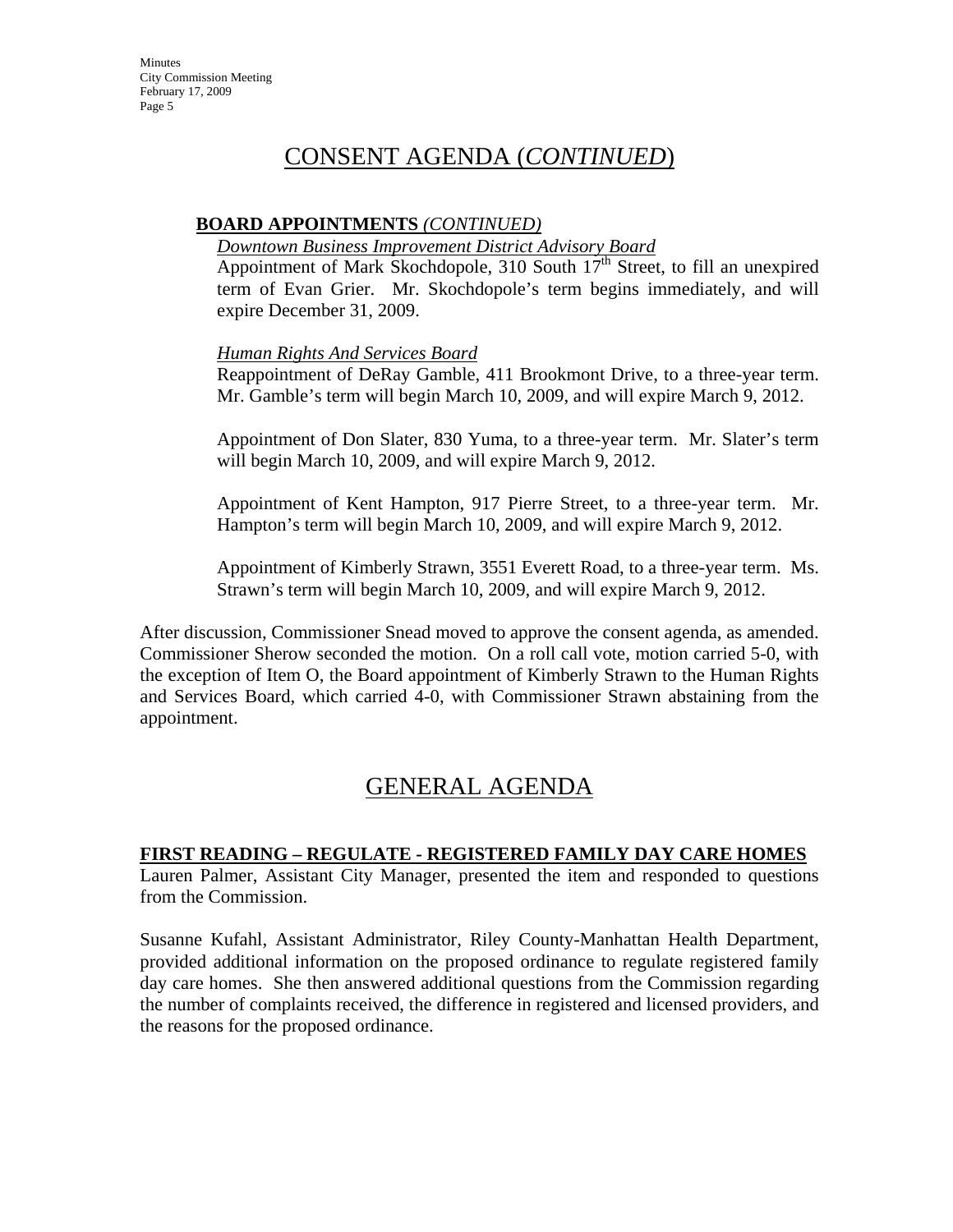#### **FIRST READING – REGULATE - REGISTERED FAMILY DAY CARE HOMES** *(CONTINUED)*

Christine Ross-Baze, Director, Child Care Licensing and Registration, Kansas Department of Health and Environment (KDHE), provided additional information to the Commission regarding other counties and cities that have adopted similar ordinances. She then answered questions about the proposed ordinance, the State of Kansas initiatives, and training requirements for providers.

Susanne Kufahl, Assistant Administrator, Riley County-Manhattan Health Department, provided clarification on the inspection requirements and status of the grant funding for this initiative.

Lauren Palmer, Assistant City Manager, and Jerry Snyder, Director of Fire Services, provided additional information on the item.

Melissa Cook,  $6505$  North  $52<sup>nd</sup>$  Street, child care provider for 20 years, informed the Commission that she has her home inspected every year. She stated that she does not appreciate the intrusiveness of the Health Department coming into her home for inspections and asked the Commission to not pass the proposed ordinance.

Carol Ott, 117 Harvey Drive, registered provider, stated that she chose to be a registered provider because she does not need to have someone come in and enforce rules that are already in place. She informed the Commission that she has a quarterly inspection with her food program and is doing her best to provide quality child care at a reasonable rate. She stated that the proposed fines are excessive and asked the Commission not to pass the proposed ordinance.

Kristi Van Horn, 3150 Ella Lane, informed the Commission that the ordinance being proposed is about money and control by the Health Department. She voiced concern in the intimidating behaviors of the inspectors, the loss of provider privacy, and took offense with the perception of some that seem to think that registered providers are not as good.

Kristi Plummer, 2905 Nevada Street, former registered provider and inspector, informed the Commission that she understood the concerns of registered providers; however, she stated that the educational opportunities offered provide a safer environment for children and ensure better accountability.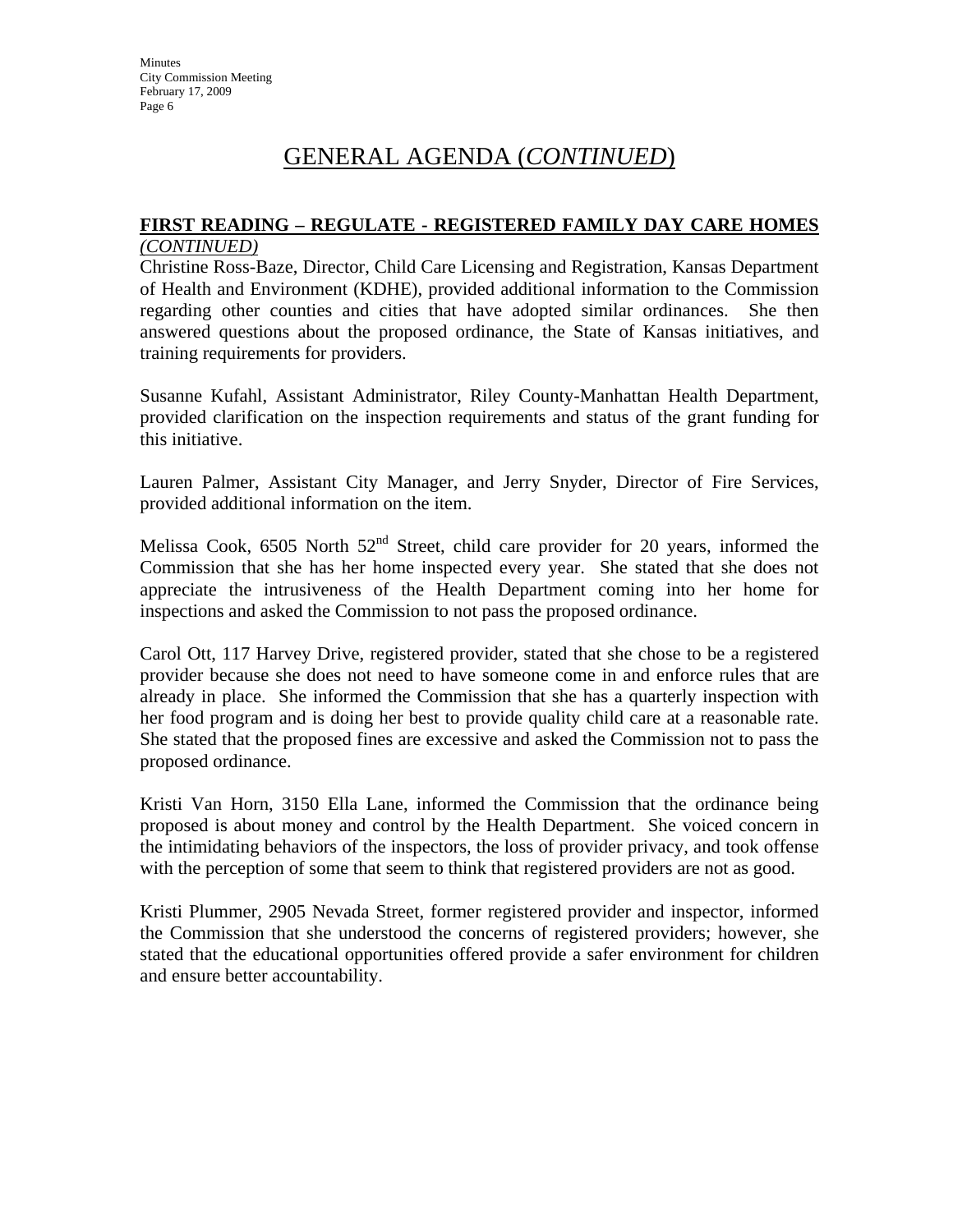#### **FIRST READING – REGULATE - REGISTERED FAMILY DAY CARE HOMES** *(CONTINUED)*

Sally Frick, Director, Head Start of Riley County, informed the Commission that it is important to be able to ensure that all children are in a safe place with all child care providers in Manhattan. She stated that annual inspections are not fun, but can provide an opportunity to learn and build relationships. She said that we need to work together and do this for the right reasons.

Barbara Oard, 1706 Westbank Way, registered provider, informed the Commission that parents should be able to choose the provider and not have government involvement. She stated that the Fire Department inspects her home annually and that she provides the necessary KDHE forms to all parents. She stated that the proposed ordinance is not necessary.

Ashley McQuinn, Child Care Surveyor, Riley County-Manhattan Health Department, provided background information on their role as surveyors. She then answered questions from the Commission regarding the inspection process and areas in the home that would be inspected.

Suzanne Wedel, 808 Lee Street, registered provider, informed the Commission that being a registered provider has always been her choice and that she has always felt that the parents of her childcare children are her inspectors and hopefully, will stay that way.

Monte Wedel, 808 Lee Street, Director, Planning and Development for Riley County, voiced concern about the lack of public process and lack of participation with the providers of child care. He informed the Commission that he and his spouse respectfully disagree with the ordinance that is being proposed. He stated that the current system works well, provides for sufficient government oversight, and leaves child care decisions in the hands of the parents. He asked that additional public meetings take place for better understanding and asked that the proposed ordinance be denied.

Patty Peschel, 200 Northfield Road, Coordinator, Flint Hills Referral Agency, provided additional information regarding Fort Riley and the education process necessary for parents looking for child care in Manhattan and Junction City. She stated that some parents do not have much choice due to their job when looking for quality child care.

Linda Childress, 423 Edgerton Avenue, informed the Commission that she works with military families and has been involved in the child care profession for 25 years. She stated that the providers here tonight are probably not the providers that need annual inspections; however, she stated that restaurants and hair salons are inspected and we should expect the same for our children.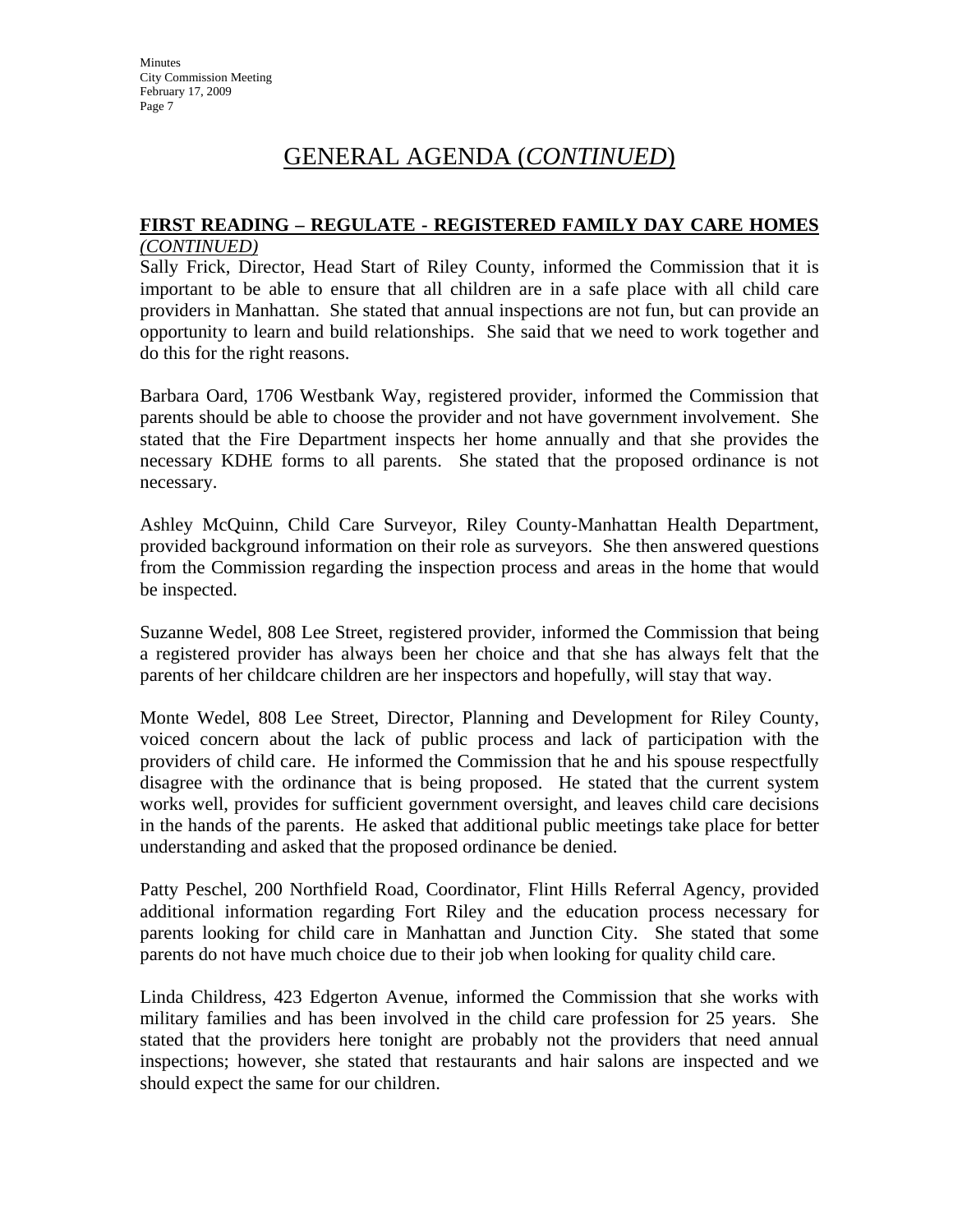#### **FIRST READING – REGULATE - REGISTERED FAMILY DAY CARE HOMES** *(CONTINUED)*

Ashley McQuinn, Child Care Surveyor, Riley County-Manhattan Health Department, provided additional information about the annual inspection process and responded to questions from the Commission.

Susanne Kufahl, Assistant Administrator, Riley County-Manhattan Health Department, responded to questions from the Commission regarding the methods of communication with current providers and prior meetings that this item was discussed.

Mayor Hatesohl stated that if we are concerned with only a small percentage of providers, then we should be focusing our attention on those poor providers and let the good providers continue to do their jobs in providing good care.

Commissioner Strawn thanked those who gave testimony on the item and stated that parents should be the regulators, not government. He voiced his concern in not being able to get a number of how many complaints are received by the Health Department and favored a voluntary program where providers could become certified.

Commissioner Phillips said the problem has not been clearly defined and that we need to know the depth of the problem before the Commission passes an ordinance to regulate this activity. He stated that the Health Department intentions are good and that continued education needs to be provided.

Commissioner Snead expressed appreciation to all the providers present and asked that they continue to provide quality care in our community. He stated that he has a thorough understanding of the child care needs in the region and the need to balance quality child care that is affordable and that which provides the assurances of safety and quality. He said the proposed ordinance is a reasonable step with reasonable requirements and asked that the Commission move forward to second reading of the item and that if necessary, the item can be discussed with the stakeholders and the Health Department prior to second reading.

After discussion, Commissioner Snead moved to approve first reading of an ordinance to establish regulations for family day care homes. Commissioner Sherow seconded the motion.

Bill Frost, City Attorney, provided background information on the proposed ordinance and the intent of the ordinance.

Ron Fehr, City Manager, provided additional information on the process between first and second reading considerations of the item.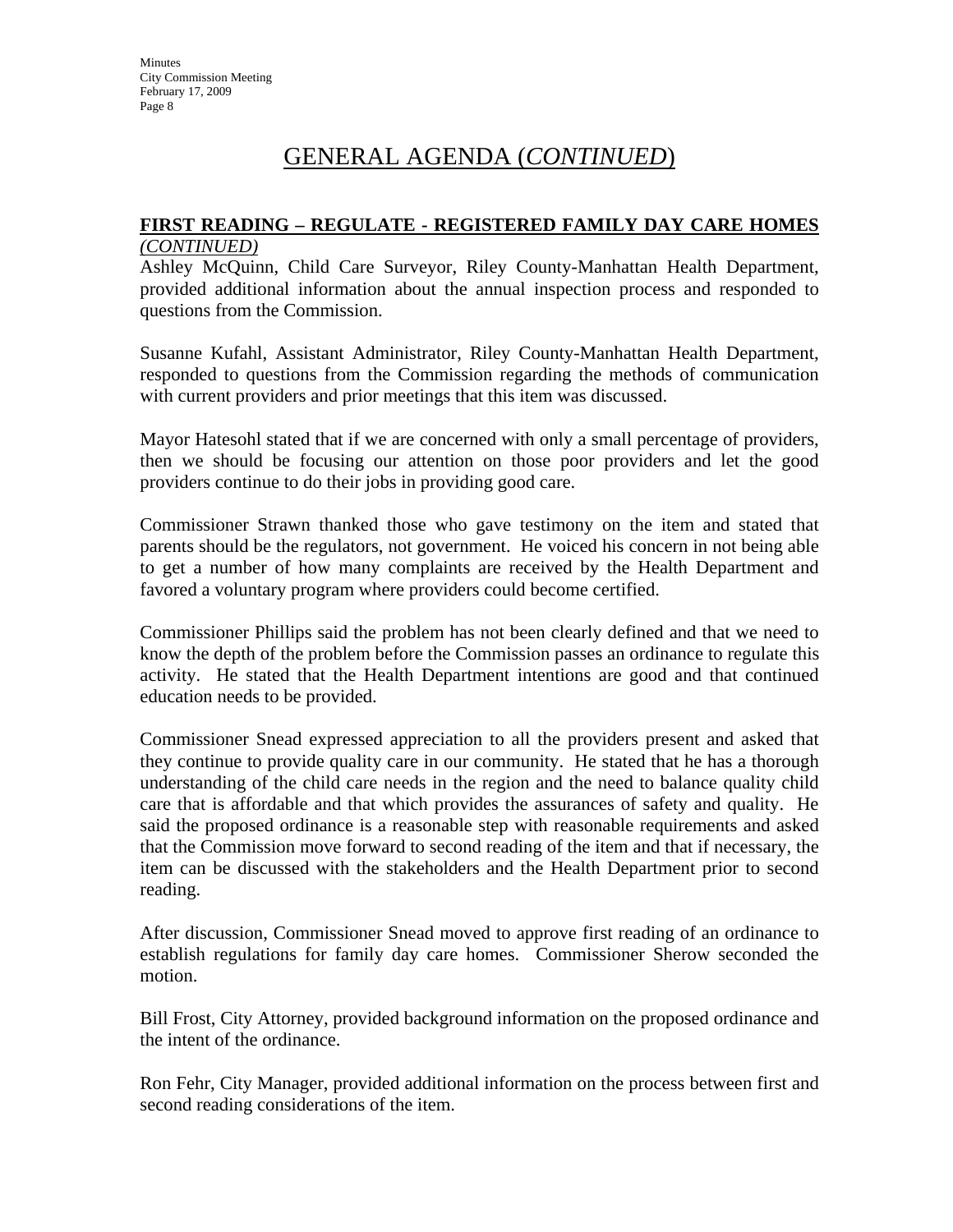#### **FIRST READING – REGULATE - REGISTERED FAMILY DAY CARE HOMES** *(CONTINUED)*

Jerry Snyder, Director of Fire Services, provided clarification on the inspection process of registered and licensed providers by the Fire Department.

Monte Wedel, 808 Lee Street, Director, Planning and Development for Riley County, provided additional information on the inspection requirement of KDHE.

After additional discussion, on a roll call vote, motion failed 2-3, with Mayor Hatesohl and Commissioners Strawn and Phillips voting against the motion.

At 9:45 p.m., the Commission took a brief recess.

#### **AWARD CONTRACT - DESIGN/BUILD - CITY PARK POOL, PHASE 1**

Curt Loupe, Director of Parks and Recreation, presented the item.

Cary Dennis, President, Capri Pools & Aquatics, provided additional information on the item.

Ron Fehr, City Manager, and Curt Loupe, Director of Parks and Recreation, responded to questions from the Commission regarding the final design, project timeline, construction, and project funding.

Cary Dennis, President, Capri Pools & Aquatics, responded to questions from the Commission and said the intent would be to use local contractors on the project.

After discussion, Commissioner Sherow moved to approve the recommendation of the Selection Committee and authorize the Mayor and City Clerk to execute a contract in an amount not to exceed \$154,440.00 with Capri Pools & Aquatics, of St. Louis, Missouri, for City Park Pool, Phase 1, Design-Build Services for the City Park Pool Replacement Project. Commissioner Phillips seconded the motion. On a roll call vote, motion carried 5-0.

#### **AWARD CONTRACT - CITY PARK SPRAY PARK**

Commissioner Strawn recused himself from the item stating that his future son-in-law is a consultant involved in the process of the item.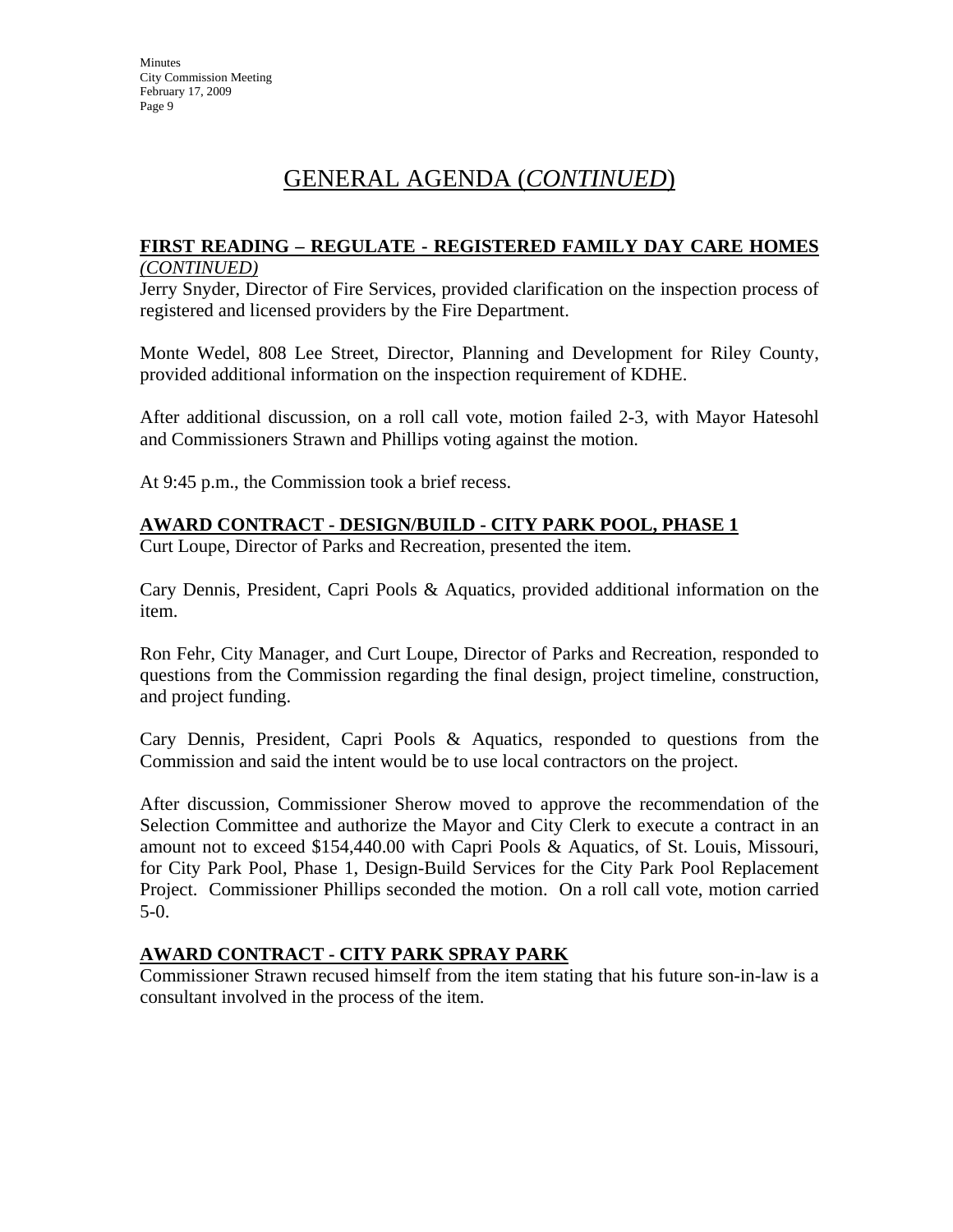### **AWARD CONTRACT - CITY PARK SPRAY PARK** *(CONTINUED)*

Curt Loupe, Director of Parks and Recreation, presented the item.

After discussion, Commissioner Snead moved to approve the selection of Capri Pool  $\&$ Aquatics, of St. Louis, Missouri, and authorize the Mayor and City Clerk to execute a contract for the purchase and installation of a City Park Splash Playground (CP907P) in the amount of \$250,000.00, with the remaining \$50,000.00 reserved for utility extensions and site accessibility improvements. Commissioner Phillips seconded the motion.

Curt Loupe, Director of Parks and Recreation, responded to questions from the Commission regarding hours of operation.

After discussion, on a roll call vote, motion carried 4-0.

Commissioner Strawn returned to the dais.

#### **RESOLUTION NO. 021709-B – AUTHORIZE REFINANCING - SOUTH-END LAND NOTE**

Bernie Hayen, Director of Finance, presented the item. He then responded to questions from the Commission regarding the interest rate achieved, the relationship with Key Bank and the status of the STAR Bonds and the City's Utility Reserve Fund.

Ron Fehr, City Manager, informed the Commission that the City's bond counsel and financial advisor has stated that the City would not find a better deal than this.

After discussion, Commissioner Strawn moved to approve Resolution No. 021709-B authorizing the execution of Supplemental Bond Trust Indenture No. 1 with Security Bank of Kansas City and the re-issuance of \$15,500,000.00 in special obligation revenue bonds for the South Project area of the Downtown Redevelopment. Commissioner Sherow seconded the motion. On a roll call vote, motion carried 5-0.

#### **INTERLOCAL AGREEMENT - KONZA AREA SEWER EXTENSION**

Dale Houdeshell, Director of Public Works, presented the item.

Clancy Holeman, County Counselor, Riley County, informed the Commission that a lot of contact has occurred with residents in the area and that there has been plenty of information provided on the item.

Ron Fehr, City Manager, responded to questions from the Commission regarding the agreement and stated that Riley County requested to proceed with sewer first and then take a look at providing water to the service area. He said there will be an update to the Gateway Plan with public input.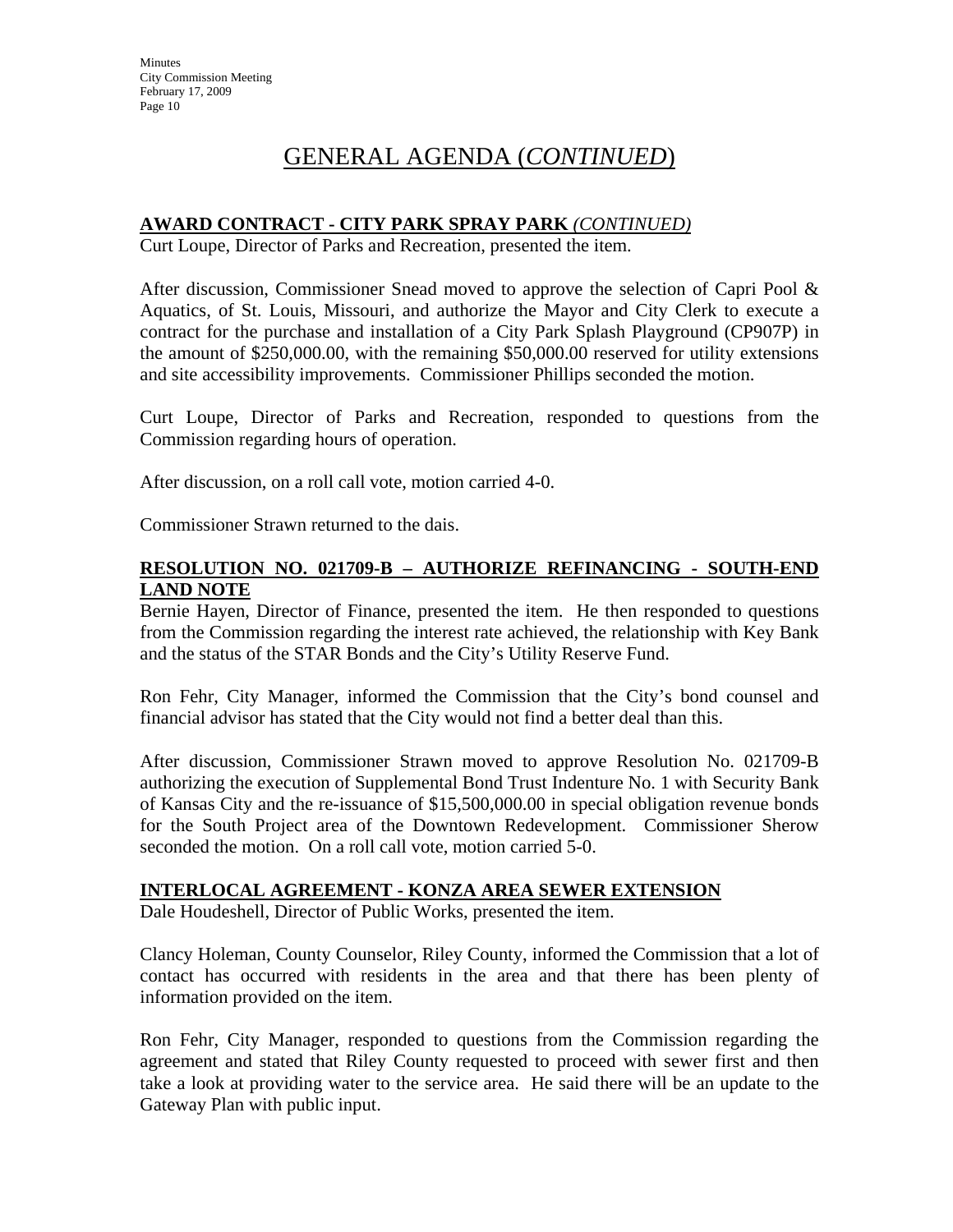#### **INTERLOCAL AGREEMENT - KONZA AREA SEWER EXTENSION** *(CONTINUED)*

Vincent Tracey, 304 Knoxberry Drive, stated that he has talked with residents in the service area and that questions were asked by residents about individual wells and sanitary fields, and if annexations will occur.

Clancy Holeman, County Counselor, Riley County, responded to questions from the Commission and stated that he has relied on the Riley County Public Works Department to contact residents affected and said the assumption has been, as this area develops and services are provided, annexations will occur.

Commissioner Strawn stated that he would request that Riley County send notices to the residents and would bring this up during the monthly City/County meeting.

After discussion, Commissioner Phillips moved to authorize the Mayor and City Clerk to execute an Interlocal Agreement to participate in the Konza Area Sewer Project for the extension of the City Sewer System into the Konza area. Commissioner Snead seconded the motion. On a roll call vote, motion carried 5-0.

#### **FIRST READING – REZONE - STONE POINTE RESIDENTIAL TOWNHOMES, UNIT**

Eric Cattell, Assistant Director for Planning, presented the item.

Mark Bachamp, Schultz Development, informed the Commission that this is a good project that will leave a natural barrier to make it a better development.

After discussion, Commissioner Snead moved to approve first reading of an ordinance rezoning the proposed Stone Pointe Townhomes, Unit Two, generally located north of Stone Crest Drive along the east side of North Scenic Drive, from R, Single-Family Residential District with AO, Airport Overlay District, to PUD, Residential Planned Unit Development District with AO, Airport Overlay District, based on the findings in the Staff Report *(See Attachment No. 1)*, with the five conditions recommended by the Manhattan Urban Area Planning Board. Commissioner Sherow seconded the motion. On a roll call vote, motion carried 5-0.

### *ITEM REMOVED FROM CONSENT AGENDA*

#### **AWARD CONTRACT – STONE POINTE PEDESTRIAN BRIDGE (SP0701)**

Ron Fehr, City Manager, presented background information on the item.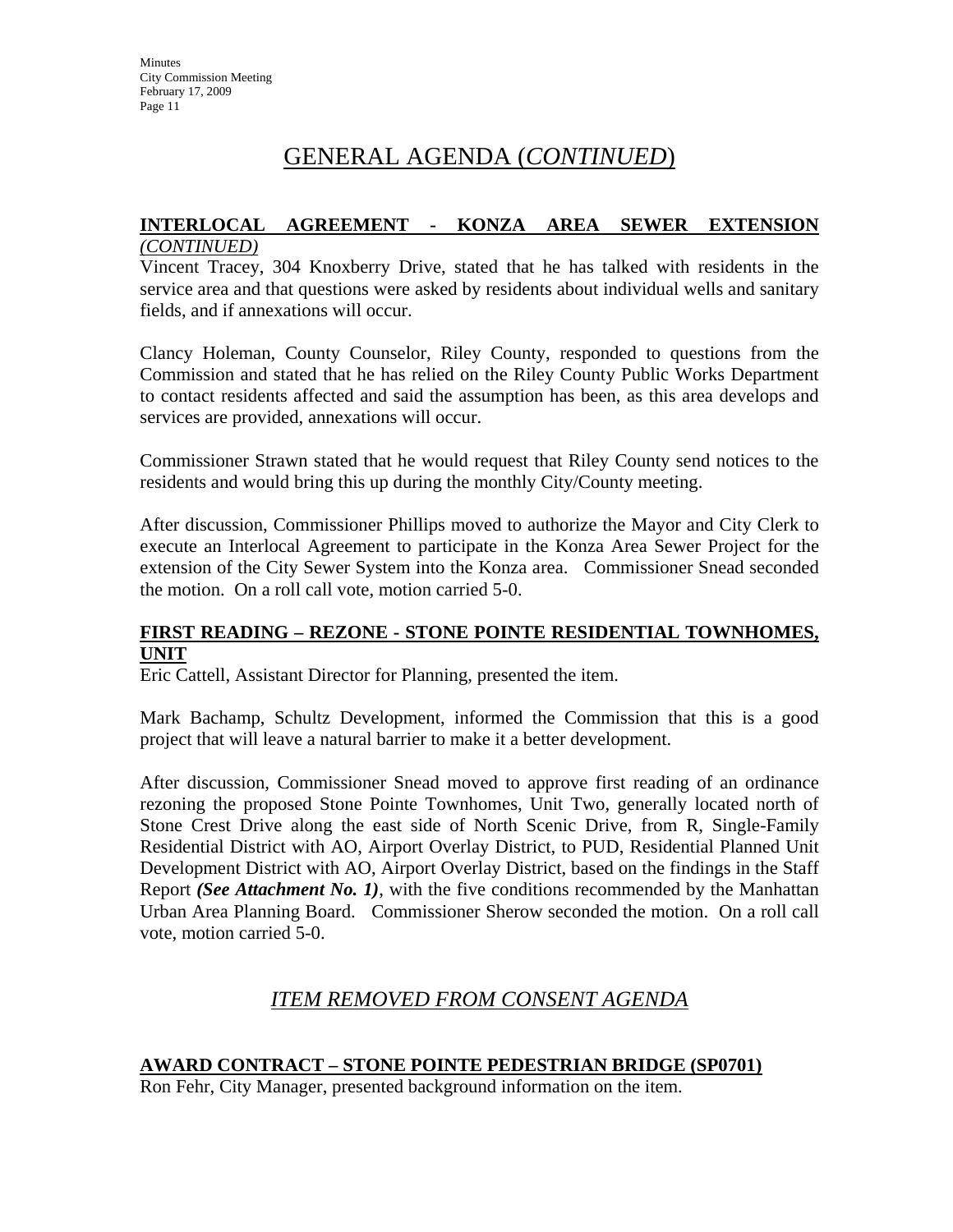### **ITEM REMOVED FROM CONSENT AGENDA (CONTINUED)**

#### AWARD CONTRACT - STONE POINTE PEDESTRIAN BRIDGE (SP0701) (CONTINUED)

Rob Ott, City Engineer, provided additional information on the bids received and stated that R.M. Baril is the recommended General Contractor.

Bill Frost, City Attorney, provided information on the process involved in creating a benefit district and responded to questions from the Commission.

Dale Houdeshell, Director of Public Works, provided additional information and stated that if the bids are delayed, that most likely, the cost of the project will be much higher.

Rob Ott, City Engineer, provided additional detail on the proposed bridge.

Curt Loupe, Director of Parks and Recreation, informed the Commission of the location of the City property and linkages between multiple properties.

Bill Frost, City Attorney, provided additional clarification on the benefit district.

Mark Bachamp, Schultz Development, informed the Commission that this bridge and the connectivity to other properties is a benefit to the whole area and to go through the benefit petition process again would be extremely difficult.

After discussion, Commissioner Snead moved to accept the Engineer's Estimate in the amount of \$389,500.00, and award a construction contract to the low bidder, R.M. Baril General Contractor, Inc., of Manhattan, Kansas, in the amount of \$316,530.01 for the construction of Stone Pointe Pedestrian Bridge (SP0701). Commissioner Sherow seconded the motion. On a roll call vote, motion carried 5-0.

#### **ADJOURNMENT**

At 11:30 p.m. the Commission adjourned.

MMC, City Clerk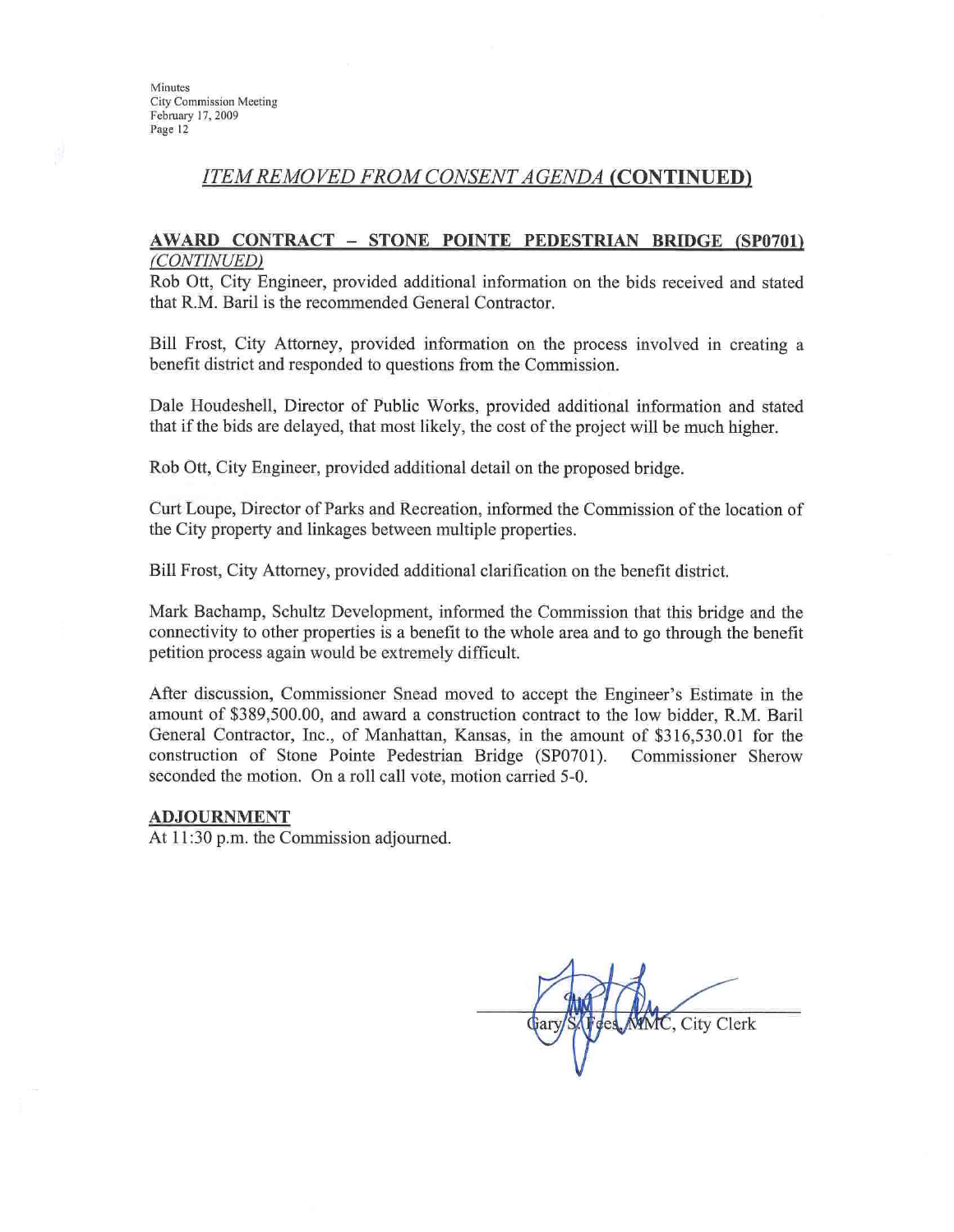#### **STAFF REPORT**

### **APPLICATION TO REZONE PROPERTY TO PLANNED UNIT DEVELOPMENT DISTRICT**

### **BACKGROUND**

**FROM:** R, Single-Family Residential District and AO, Airport Overlay District.

**TO:** PUD, Residential Planned Unit Development District and AO, Airport Overlay District.

**OWNER/APPLICANT:** Stone Crest Land Company, LLC - Tim Schultz.

**ADDRESS:** 1213 Hylton Heights Road, Ste. 129, Manhattan, KS 66502.

**DATE OF PUBLIC NOTICE PUBLICATION:** Monday, December 29, 2008.

#### **DATE OF PUBLIC HEARING: PLANNING BOARD:** Thursday, January 22, 2009. **CITY COMMISSION:** Tuesday, February 17, 2009.

**LOCATION:** North of Stone Crest Drive along the east side of N. Scenic Drive.

**AREA:** 33,015 square feet (.75 acres); Lot 111 and Lot 112, Stone Pointe Addition, Unit Two.

**PROPOSED USES:** The Permitted use is a four-family attached residential townhome. Common area, Tract D, will be owned and maintained by the Stone Point Townhomes Community Association (Declarations attached.)

**PROPOSED BUILDINGS AND STRUCTURES:** One residential building consisting of four, single-family townhome units. Each unit is a two-story, three bedroom townhome with two and one-half bathrooms, living room, kitchen and dining room. Each unit has a two car enclosed garage with a driveway for two additional cars. Building heights are approximately 28 feet from grade to roof peak. Exterior materials are vinyl siding with first floor brick accent on the front and architectural roof shingles. Colors are in a range from earth tone colors such as brown, beige, and grey to muted shades such as red, blue and green. Each unit has a first floor covered rear patio..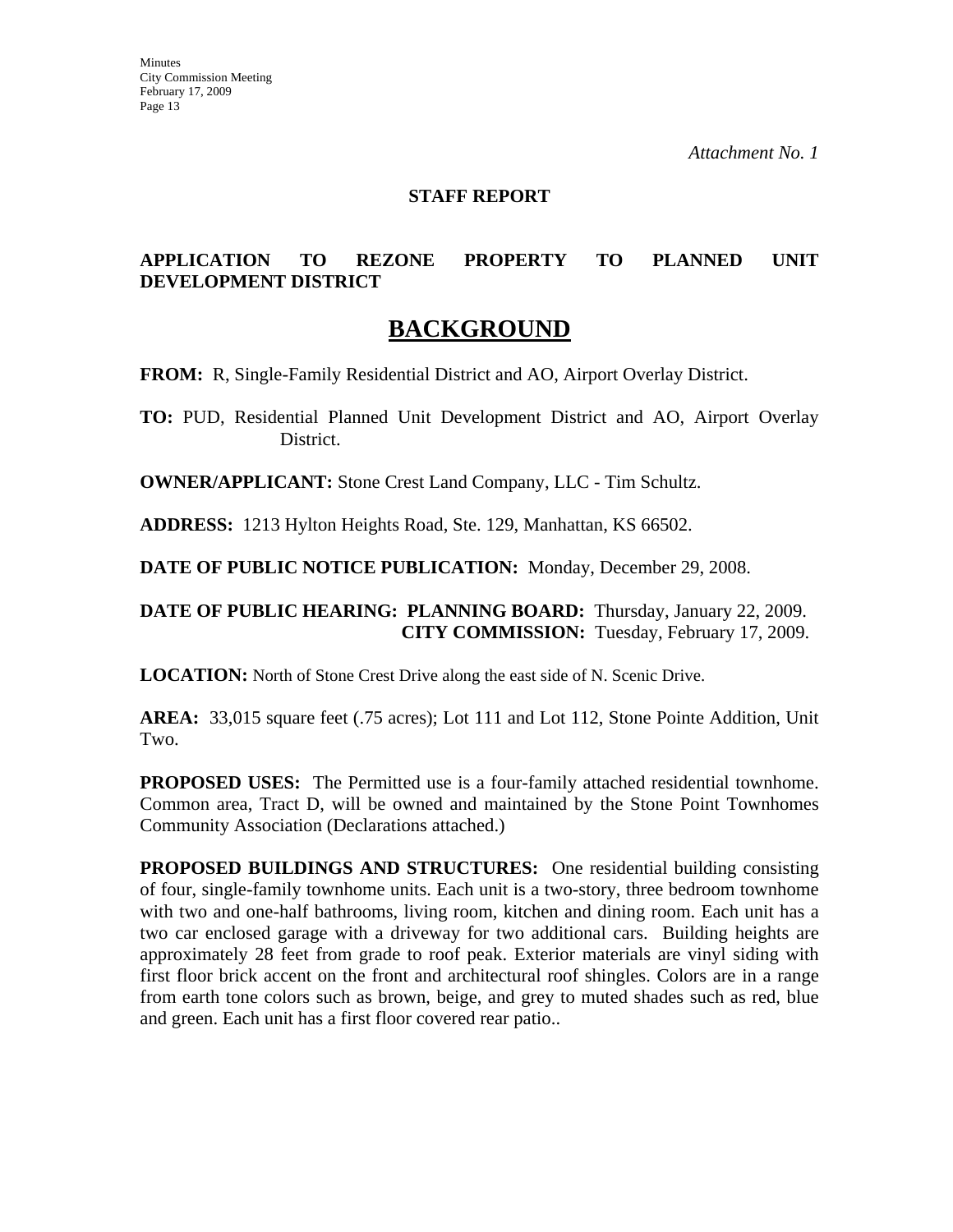Building setbacks generally range from 27-31 feet from south lot line off Stone Crest Drive, 78-85 feet from west lot line off N. Scenic Drive, 37-57 feet from the north lot line, and 17-32 feet off the east lot line.

Proposed residential density is approximately 5.2 dwelling units per net acre.

The target market is primarily the military due to the site's location along N. Scenic Drive.

#### **PROPOSED LOT COVERAGE**

| <b>USE</b>        | <b>Acres/Square Feet</b> | Percentage |
|-------------------|--------------------------|------------|
| <b>Building</b>   | 5,366 square feet        | 16.3%      |
| Driveways         | 2,520 square feet        | 7.6%       |
| Landscape/Open    | $25,129$ square feet     | 76.1%      |
| Space/Common Area |                          |            |

#### **PROPOSED SIGNS**

No signs are proposed. Exempt signs such as address numerals, real estate signs and similar signs will be permitted. A ground entry signage for the Stone Pointe Townhomes PUD is located in the entry island off Stone Crest Drive with a second future sign at the Scenic Park Lane entry. The Townhomes Community Association is responsible for maintenance of both signs.

**PROPOSED LIGHTING:** One standard Westar street light pole will be in the public street. Residential lights are standard residential front door and porch lights (see building elevation).

# **REVIEW CRITERIA FOR PLANNED UNIT DEVELOPMENTS**

**1. LANDSCAPING:** The site will be landscaped with a mixture of deciduous, ornamental, and evergreen trees, primarily along streets and at entrances to the PUD. Areas around the dwelling units will be seeded. Landscape planting beds are proposed at the exterior fronts of dwellings. Underground irrigation will be provided to maintain these areas. Tract D will be landscaped and owned and maintained by the Townhomes Community Association.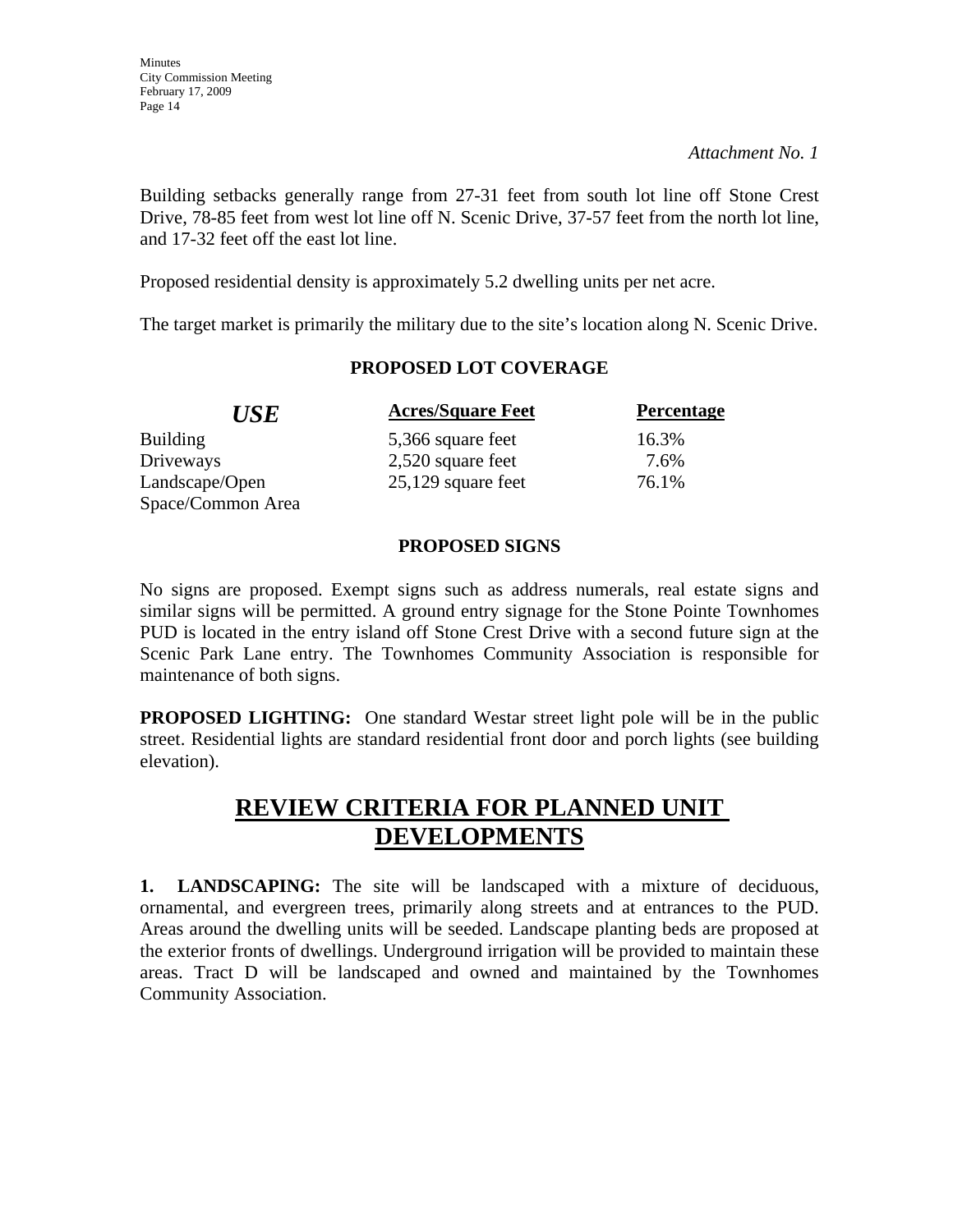The proposed townhome's location along N. Scenic Drive could be buffered with a combination of shade and evergreen trees along the western part of the site, which would minimize the impact of views along Scenic Drive corridor. This landscape buffer would implement policy statement MR 5: Views from Scenic Drive (see below under Comprehensive Plan.)

**2. SCREENING:** No dumpsters are proposed and units will have individual trash pickup.

**3. DRAINAGE:** The tract drains to the east to a natural drainage ravine. A letter (attached), dated December 31, 2008, was submitted by Monty Prescott P.E. at the request of the City Engineer, regarding drainage impacts associated with the rezoning. The letter indicates negligible effects generated from storm water associated with the proposed development. The finding was accepted by the City Engineer.

**4. CIRCULATION:** Internal circulation is safe and efficient. Driveway access is off Stone Crest Drive.

A sidewalk will be provided on the south side of Stone Crest Drive. Sidewalks along N. Scenic Drive should be provided when the street is built to an urban section, which has been noted with the previously approved Preliminary Plat of Stone Pointe Addition, Unit Two, and Stone Pointe Townhomes PUD.

Off-street parking should be adequate for the townhome units, which consists of four offstreet parking spaces per unit, two in the garage and two on the driveway for each three bedroom unit.

A letter (attached), dated December 31, 2008, was submitted by Monty Prescott P.E. at the request of the City Engineer, regarding traffic impacts associated with the rezoning. The letter indicates insignificant traffic impacts from the proposed development. The finding was accepted by the City Engineer.

**5. OPEN SPACE AND COMMON AREA:** Each residential building and a portion of the surrounding yard will be platted as individual lots. The remainder of the PUD is common area/open space, which will be owned and maintained by the Townhomes Community Association.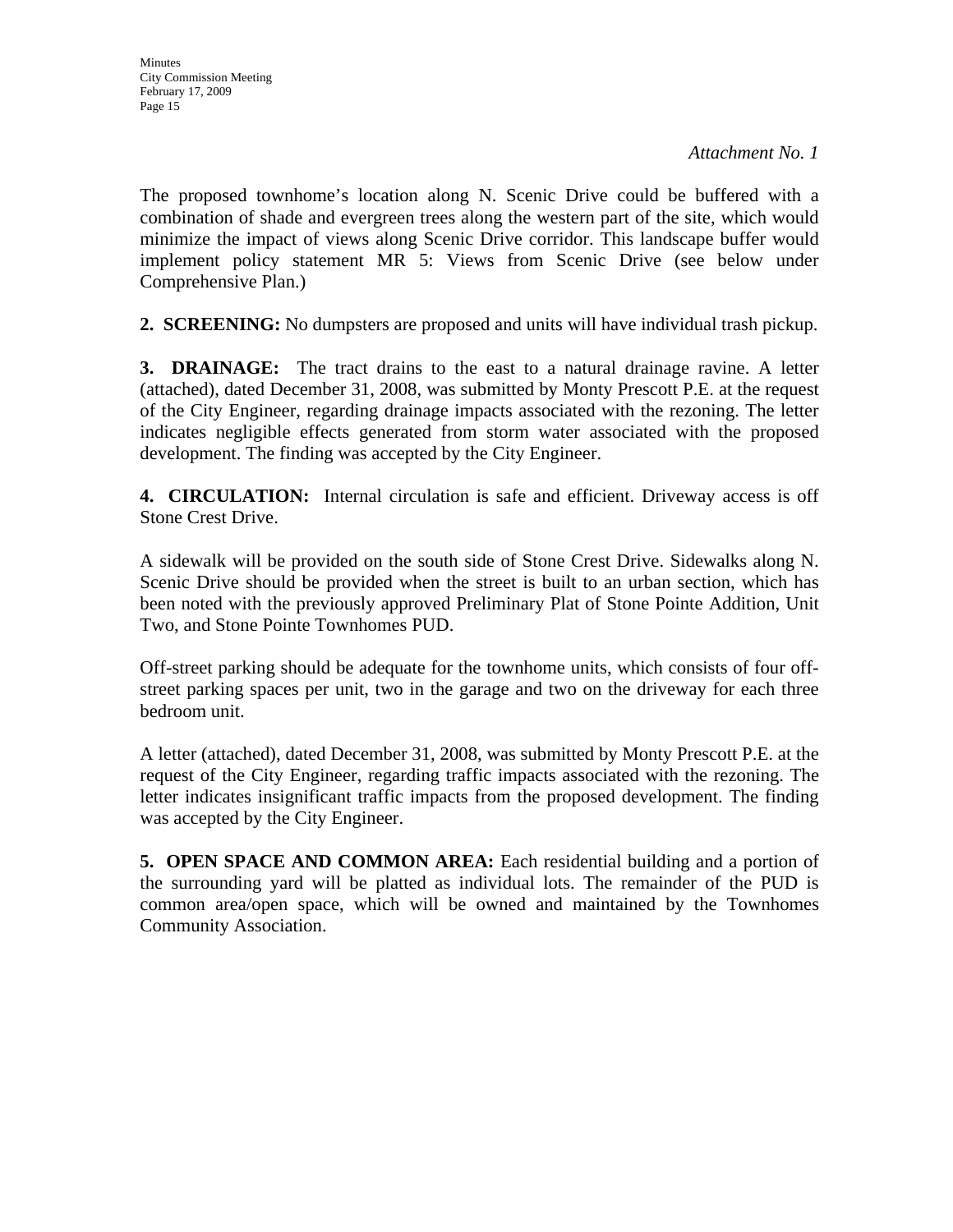**6. CHARACTER OF THE NEIGHBORHOOD:** The area to the south, east and northeast is characterized as a developing growth corridor of the City with single-family, two-family and multiple-family residential development, as well as a large undeveloped tract, which remains in Riley County. Development occurring in the Lee Mill Heights and Miller Ranch areas, which are further to the east, can be expected to grow towards the site. Street connections with Lee Mill Heights and Miller Ranch will accommodate future access to the eastern parts of the City. The single-family, two-family and multiple-family residential development in the Highland Meadows Additions are to the northwest. The area to the west of N. Scenic Drive is largely open range land with some low density residential homes o the southwest.

# **MATTERS TO BE CONSIDERED WHEN CHANGING ZONING DISTRICTS**

**1. EXISTING USE:** The site is platted as two vacant single-family residential lots.

**2. PHYSICAL AND ENVIRONMENTAL CHARACTERISTICS:** The site slopes downhill from west to east and drains to a natural drainage channel and easement along the east side of the site. There are large mature cedar trees on the north part of the site and mature deciduous trees along the east side of the site.

The site is within the Conical Zone of Manhattan's Regional Airport, which requires that the AO, Airport Overlay District, be added to site. Future uses (structures and trees), which are within the limits of the Conical Zone may be required to obtain, and be granted, an Airport Compatible Use Permit prior to construction, planting or change to the structure or tree (*see below under CONSISTENCY WITH INTENT AND PURPOSE OF THE ZONING ORDINANCE for further information concerning the AO District*).

#### **3. SURROUNDING LAND USE AND ZONING:**

**(a.) NORTH:** Agricultural wooded and rural home site; G-1 District.

**(b.) SOUTH:** Residential four-family and six-family single-family attached residential townhomes, with two townhome buildings under construction, and common area in Stone Pointe Townhomes PUD; Residential Planned Unit Development District.

**(c.) EAST:** Platted and vacant single-family residential lots in Stone Pointe Addition, Unit Two; R/AO Districts.

**(d.) WEST:** N. Scenic Drive, agricultural and rural single-family dwellings; G-1 District and A-5, Single Family Residential District.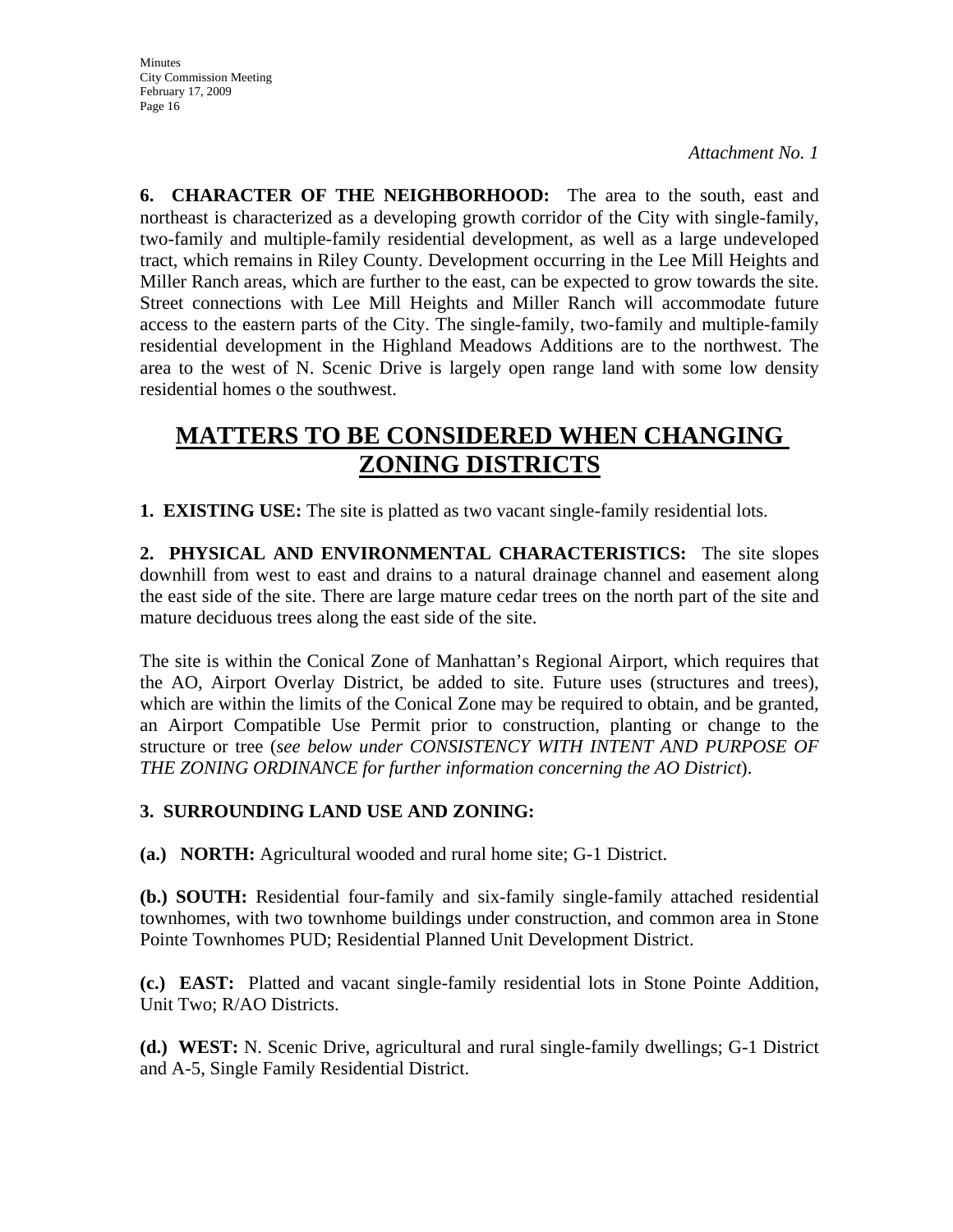#### **4. CHARACTER OF THE NEIGHBORHOOD:** See above.

**5. SUITABILITY OF SITE FOR USES UNDER CURRENT ZONING:** Lot 111 and Lot 112 are suitable for one single family residential building on each separate lot, subject to the requirements of the R/AO Districts.

**6. COMPATIBILITY OF PROPOSED DISTRICT WITH NEARBY PROPERTIES AND EXTENT TO WHICH IT MAY HAVE DETRIMENTAL AFFECTS:** The site is in a growth corridor of the City. Increases in light, noise and traffic are expected, which should be similar to the same affects generated by Highland Meadows and Stone Pointe subdivisions. The Stone Pointe Townhomes PUD was anticipated with the rezoning to R-3/AO District in 2006. The proposed four family townhome is consistent with the character of the neighborhood. In addition, the proposed townhome building will be separated from single-family development to the east by the 70-foot wide natural drainage channel and easement, which provides greater than normal spacing between the different types residential uses.

**7. CONFORMANCE WITH COMPREHENSIVE PLAN:** The proposed site is shown on the Future Land Use map in the Southwest Planning Area, generally in an area consisting of a combination of Residential Medium High Density (RMH), and Preserved Open Space. The site is also located in the Miller Ranch Special Planning Area and is in the Conical Zone of the Manhattan Regional Airport. The AO, Airport Overlay District will be added as an overlay district due to the Conical Zone.

Residential designations: Densities within a Residential Medium/High neighborhood range from 11 to 19 dwelling units per net acre. Appropriate housing types may include a combination of small lot single-family, duplexes, townhomes, or four-plexes on individual lots. However, under a planned unit development concept, or when subject to design and site plan standards (design review process), larger apartment or condominium buildings may be permissible as well, provided the density range is complied with.

Applicable policies to The Miller Ranch Special Planning Area include:

#### **MR 5: Views from Scenic Drive**

*Development, including signage, should be set back from Scenic Drive to protect views and existing vegetation. The master plan for Miller Ranch should incorporate a buffer zone or overlay area along Scenic Drive designed to protect views, existing vegetation, and other important attributes of the area's scenic quality. Development of a neighborhood center, as described in MR 4, should occur east of the Scenic Drive buffer or overlay and be sited in a manner that minimizes visual impact on the Scenic Drive Corridor.*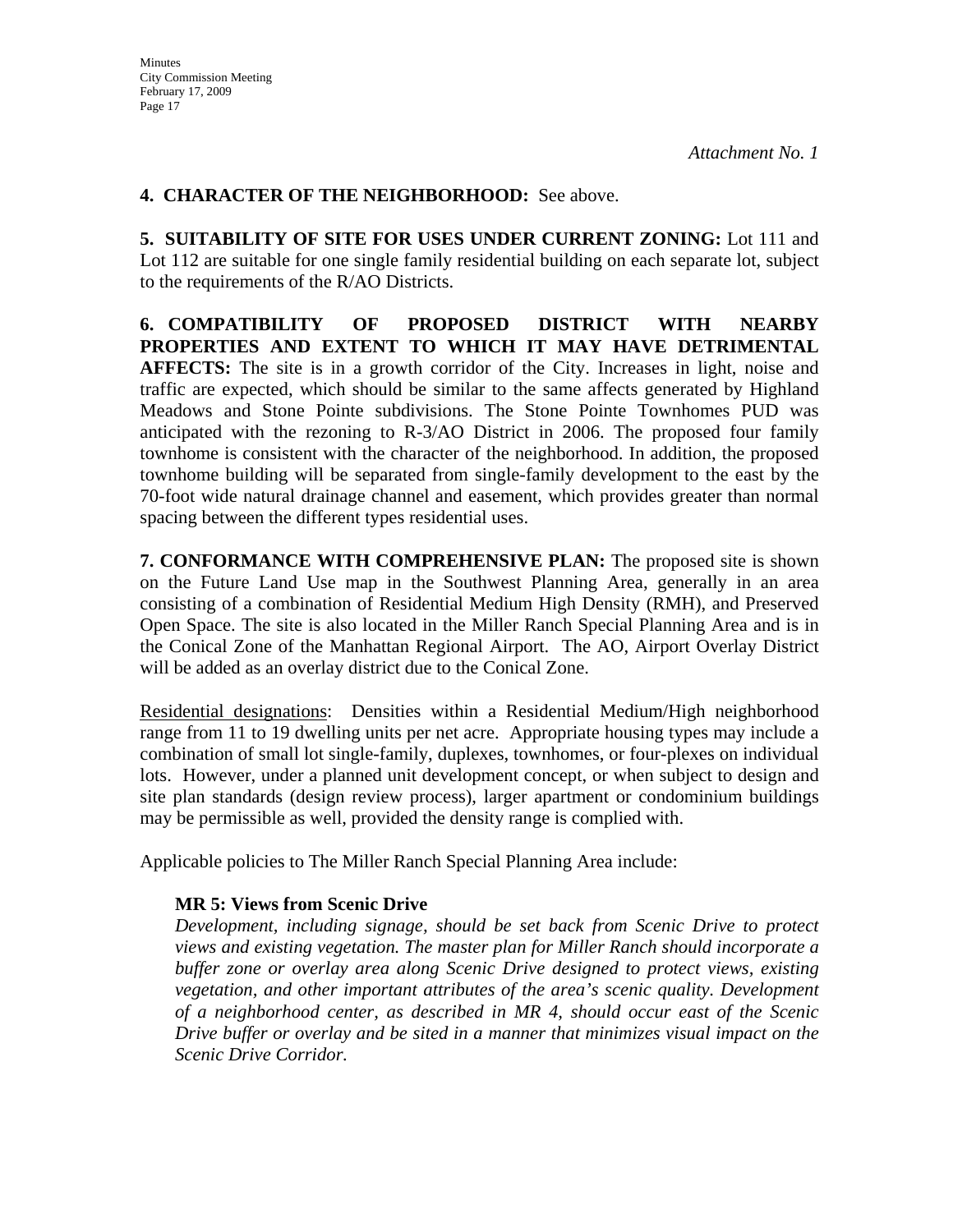### **MR 7: Airport Airspace Regulations**

*Development shall be consistent with established airspace regulations for the Manhattan Regional Airport and the Airport Master Plan.* 

The existing R District would allow no more than eleven dwelling units per net acre. The proposed net density is 5.2 dwelling units per net acre. Additional landscape buffering on the western part of the site will minimize the visual impact of the development from N. Scenic Drive.

The proposed rezoning conforms to the Comprehensive Plan.

**8. ZONING HISTORY AND LENGTH OF TIME VACANT AS ZONED:** The chronology below describes all of Stone Pointe Addition, Unit Two, to include Lots 111 and 112, and the existing Stone Pointe Townhomes PUD.

- July 17, 2006 Manhattan Urban Area Planning Board recommends approval of annexation and rezoning of the Stone Pointe Addition, Unit Two, from G-1, General Agricultural District, to R, Single-Family Residential District with AO, Airport Overlay District; and R-3, Multiple-Family Residential District with AO, Airport Overlay District; and C-2, Neighborhood Shopping District with AO, Airport Overlay District.
- August 15, 2006 City Commission approves first reading of annexation and rezoning to R, Single-Family Residential District with AO, Airport Overlay District; and R-3, Multiple-Family Residential District with AO, Airport Overlay District; and C-2, Neighborhood Shopping District with AO, Airport Overlay District.
- September 5, 2006 City Commission approves Ordinance Nos. 6564 and 6564 annexing and rezoning Stone Pointe Unit Two, to R, Single-Family Residential District with AO, Airport Overlay District; and R-3, Multiple-Family Residential District with AO, Airport Overlay District; and C-2, Neighborhood Shopping District with AO, Airport Overlay District.
- November 6, 2006 Manhattan Urban Area Planning Board approves Preliminary Plat of Stone Pointe Addition, Unit Two.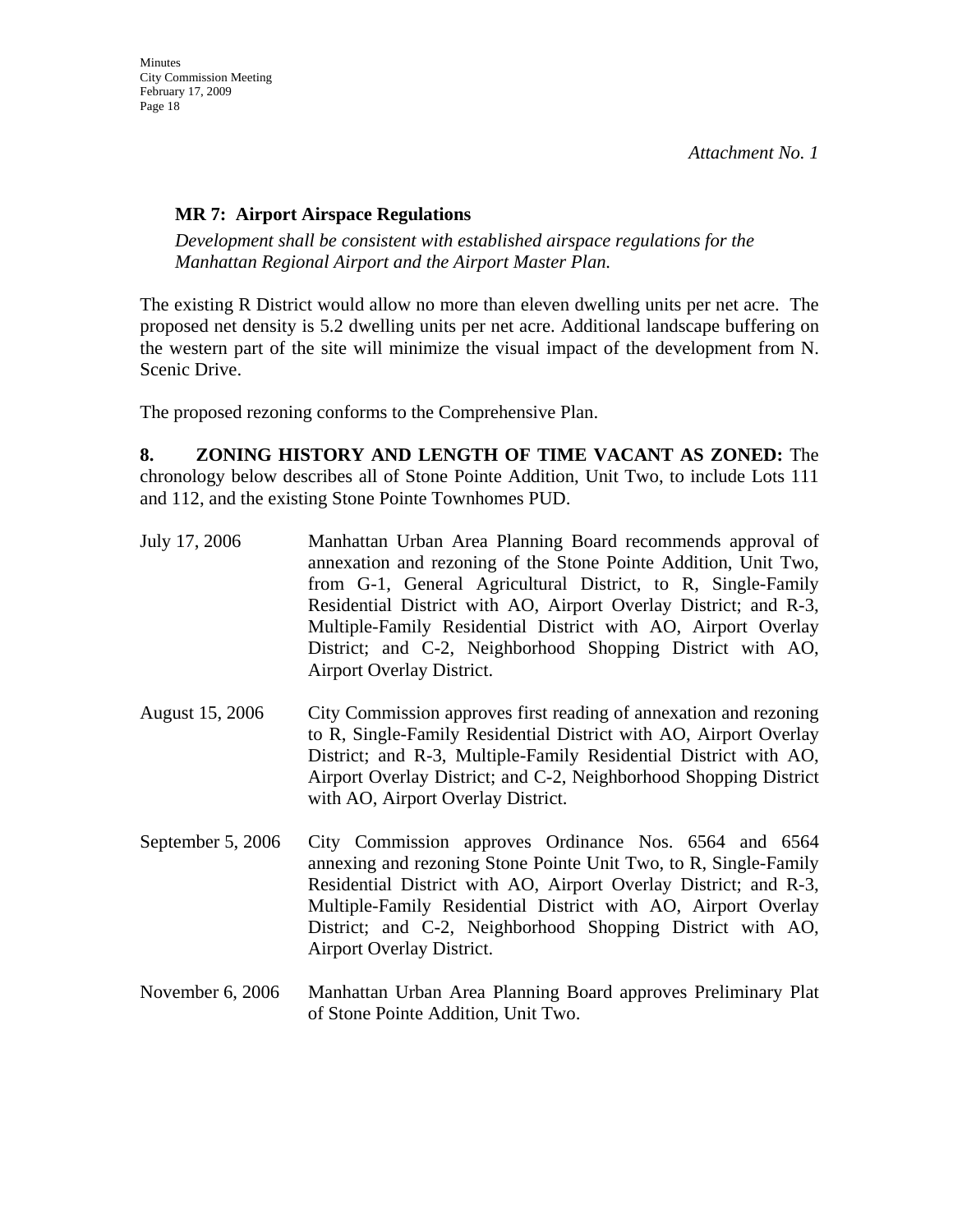Minutes City Commission Meeting February 17, 2009 Page 19

*Attachment No. 1*

| December 19, 2006 | Manhattan Urban Area Planning Board approves Final Plat of Stone<br>Pointe Addition, Unit Two.                                                                                                                                                                                                    |  |
|-------------------|---------------------------------------------------------------------------------------------------------------------------------------------------------------------------------------------------------------------------------------------------------------------------------------------------|--|
| January 9, 2007   | City Commission accepts easements and right-of-way as shown on<br>the Final Plat of Stone Pointe Addition, Unit Two.                                                                                                                                                                              |  |
| March 17, 2008    | Manhattan Urban Area Planning Board recommends approval of<br>the rezoning of the Stone Pointe Townhomes PUD, from R-3,<br>Multiple-Family Residential District with AO, Airport Overlay<br>District, to PUD, Residential Planned Unit Development District<br>with AO, Airport Overlay District. |  |
| April 1, 2008     | City Commission approves first reading of the rezoning of the<br>Stone Pointe Townhomes PUD, from R-3, Multiple-Family<br>Residential District with AO, Airport Overlay District, to PUD,<br>Residential Planned Unit Development District with AO, Airport<br>Overlay District.                  |  |
| April 15, 2008    | City Commission approves Ordinance No. 6693 rezoning Stone<br>Pointe Townhomes PUD, from R-3, Multiple-Family Residential<br>District with AO, Airport Overlay District, to PUD, Residential<br>Planned Unit Development District with AO, Airport Overlay<br>District.                           |  |
| June 2, 2008      | Manhattan Urban Area Planning Board approves the Final Plat and<br>the Final Development Plan of the Stone Pointe Townhomes<br>Residential Planned Unit Development.                                                                                                                              |  |
| June 17, 2008     | City Commission accepts easements and right-of-way as shown on<br>the Final Plat of Stone Pointe Residential Townhomes Planned Unit<br>Development.                                                                                                                                               |  |

**9. CONSISTENCY WITH INTENT AND PURPOSE OF THE ZONING ORDINANCE:** The intent and purpose of the Zoning Regulations is to protect the public health, safety, and general welfare; regulate the use of land and buildings within zoning districts to assure compatibility; and to protect property values.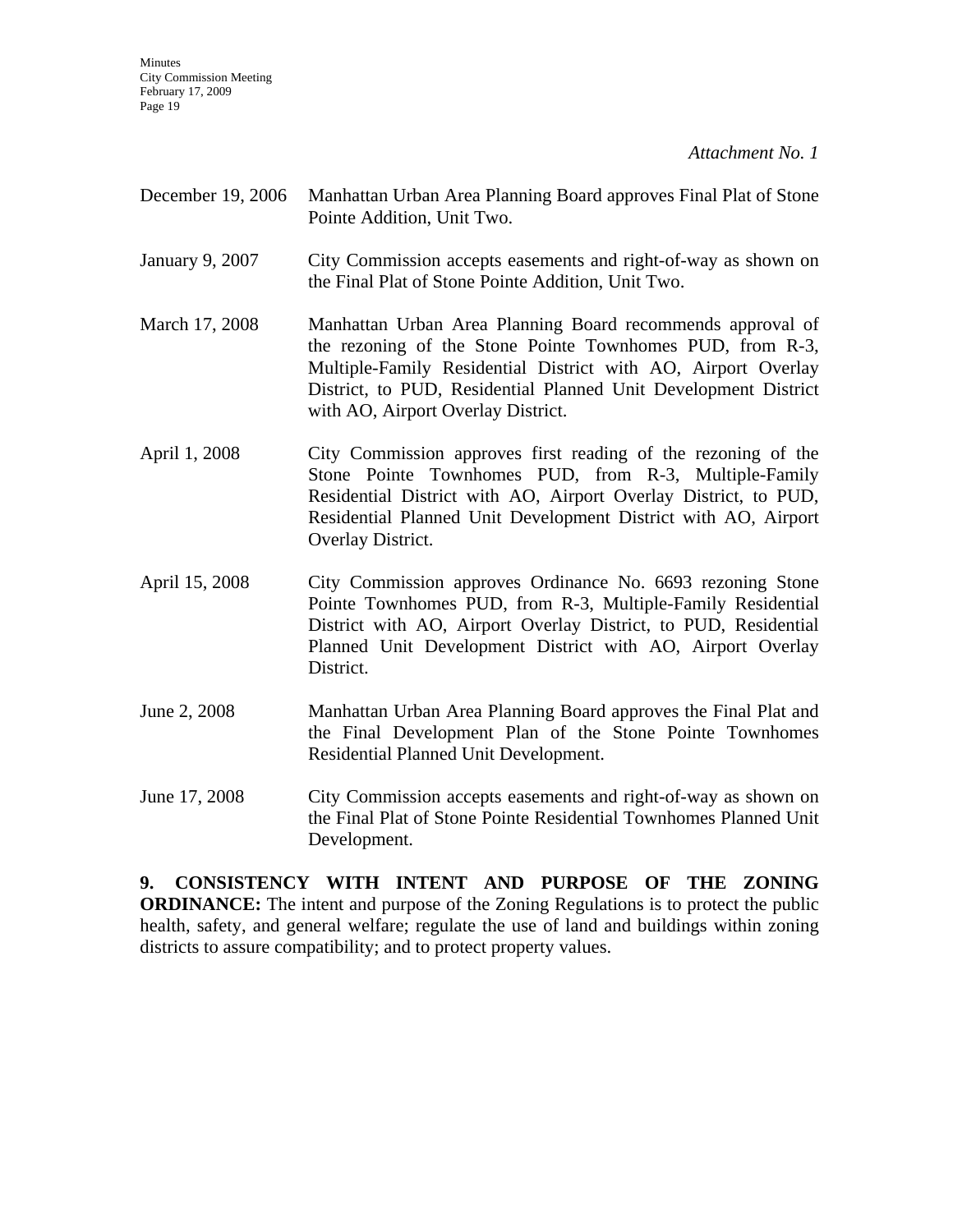The PUD Regulations are intended to provide a maximum choice of living environments by allowing a variety of housing and building types; a more efficient land use than is generally achieved through conventional development; a development pattern that is in harmony with land use density, transportation facilities and community facilities; and a development plan which addresses specific needs and unique conditions of the site which may require changes in bulk regulations or layout. The proposed PUD is consistent with the intent and purposes of the Zoning Regulations, and the intent of the PUD Regulations, subject to the conditions of approval.

Subject to the conditions of approval, proposed Stone Pointe Townhomes PUD, Unit Two, is consistent with the Zoning Regulations.

The AO District "is intended to promote the use and development of land in a manner that is compatible with the continued operation and utility of the Manhattan Municipal Airport so as to protect the public investment in, and benefit provided by the facility to the region. The district also protects the public health, safety, convenience, and general welfare of citizens who utilize the facility or live and work in the vicinity by preventing the creation or establishment of obstructions or incompatible land uses that are hazardous to the airport's operation or the public welfare."

The site is within the Conical Zone, which is, in general terms, established as an airspace that extends outward and upward in relationship to the Airport and is an approach zone height limitation on the underlying land. Future uses (structures and trees, existing and proposed) in the AO District may be required to obtain an Airport Compatible Use Permit, unless circumstances indicate that the structure or tree has less than 75 vertical feet of height above the ground and does not extend above the height limits prescribed for the Conical Zone.

**10. RELATIVE GAIN TO THE PUBLIC HEALTH, SAFETY AND WELFARE THAT DENIAL OF THE REQUEST WOULD ACCOMPLISH, COMPARED WITH THE HARDSHIP IMPOSED UPON THE INDIVIDUAL OWNER:** There appears to be no relative gain to the public, which denial would accomplish. The AO District requires that future uses be reviewed in order to protect airspace. No adverse impacts to the public are expected. There may be a hardship to the applicant if the rezoning is denied.

**11. ADEQUACY OF PUBLIC FACILITIES AND SERVICES:** Public improvements, including street, water, fire service and sanitary sewer are adequate and available to serve the PUD.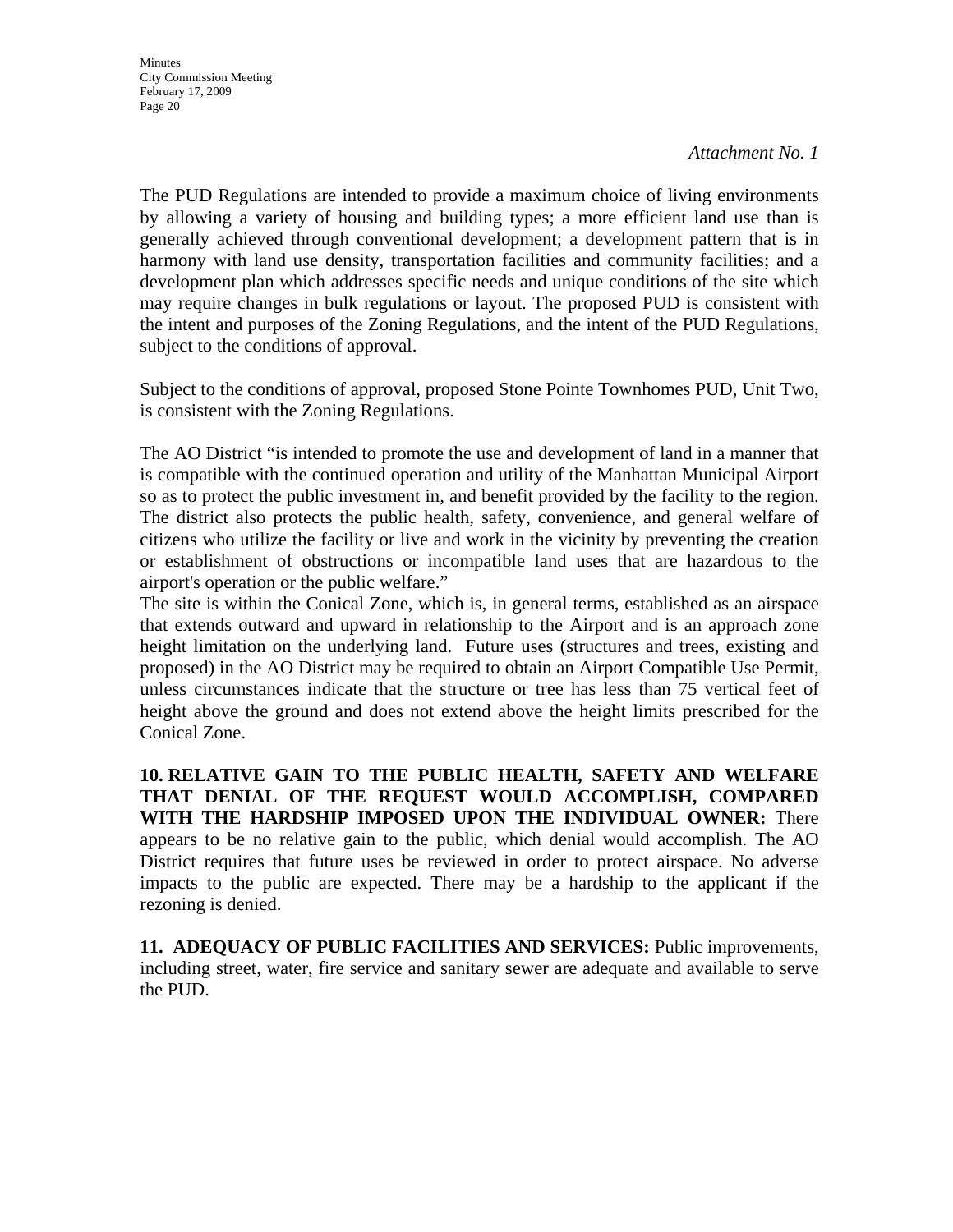### **12. OTHER APPLICABLE FACTORS:** None.

### **13. STAFF COMMENTS AND RECOMMENDATION:**

City Administration recommends approval of the proposed rezoning of the Stone Pointe Townhomes Residential Planned Unit Development, Unit Two, from R, Single-Family Residential District and AO, Airport Overlay District, to PUD, Residential Planned Unit Development District and AO, Airport Overlay District, with the conditions:

- 1. The Permitted Use shall include one residential four-family attached townhome unit.
- 2. Landscaping and irrigation shall be provided pursuant to a Landscaping Performance Agreement between the City and the owner, which shall be entered into prior to issuance of a building permit.
- 3. Exempt signage described in Article VI, Section 6-104  $(A)(1),(2),(4),(5),(7)$ and  $(8)$ ; and Section 6-104  $(B)(1)$  and  $(2)$ , of the Manhattan Zoning Regulations shall be permitted.
- 4. All landscaping and irrigation shall be maintained in good condition.
- 5. To minimize the impact of views along N. Scenic Drive, a combination of shade and evergreen trees shall be shown on the Final Development Plan's Landscape Plan, which shall generally be located to the west of the townhome building.

### **ALTERNATIVES:**

- 1. Recommend approval of the proposed rezoning of the Stone Pointe Townhomes Residential Planned Unit Development, Unit Two, from R, Single-Family Residential District and AO, Airport Overlay District, to PUD, Residential Planned Unit Development District and AO, Airport Overlay District, stating the basis for such recommendation, with the conditions listed in the Staff Report.
- 2. Recommend approval of the proposed rezoning of the Stone Pointe Townhomes Residential Planned Unit Development, Unit Two, from R, Single-Family Residential District and AO, Airport Overlay District, to PUD, Residential Planned Unit Development District and AO, Airport Overlay District, and modify the conditions, and any other portions of the proposed PUD, to meet the needs of the community as perceived by the Manhattan Urban Area Planning Board, stating the basis for such recommendation, and indicating the conditions of approval.